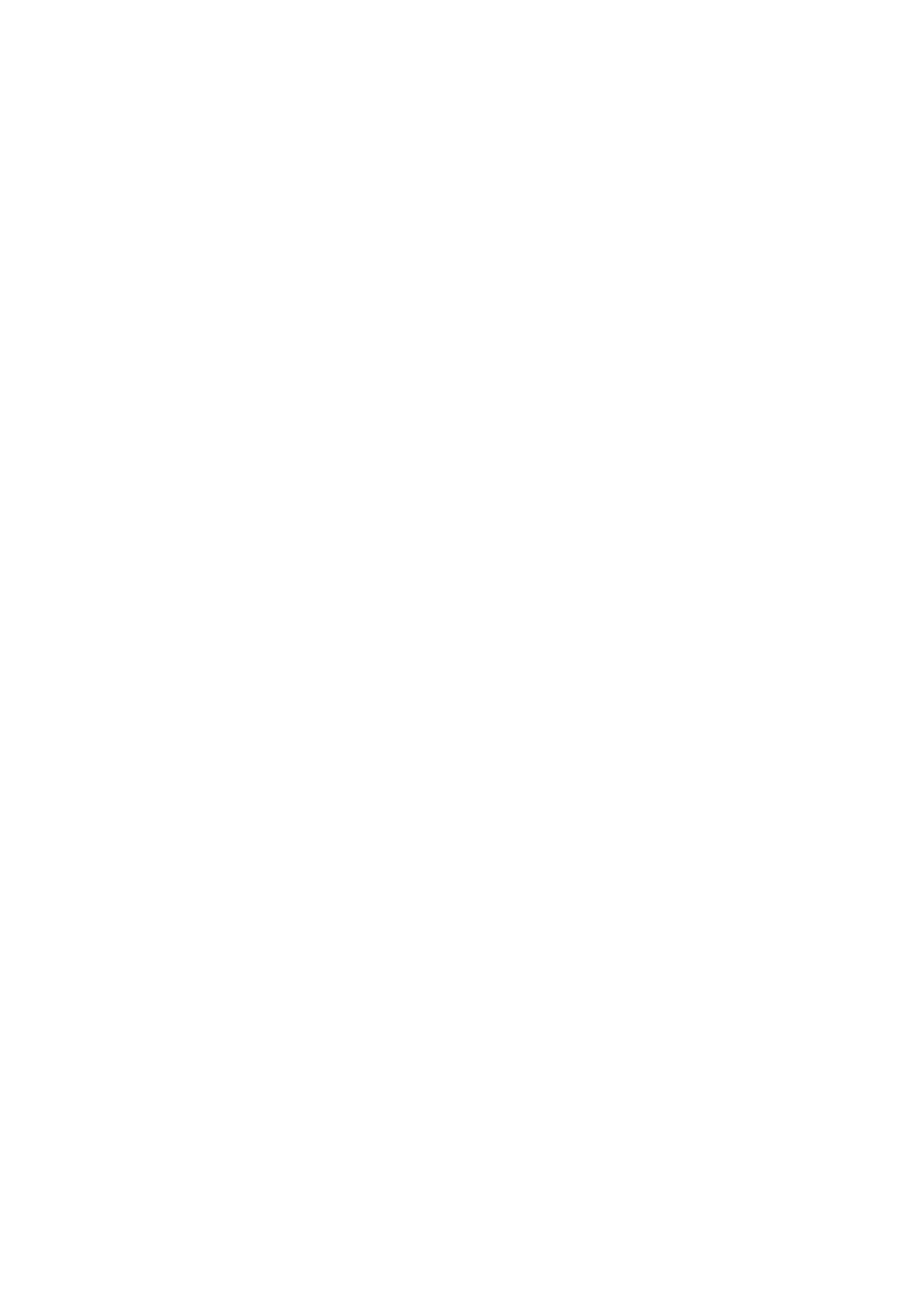## **Contents**

The manufacturer reserves the right to make changes to design and component specifications.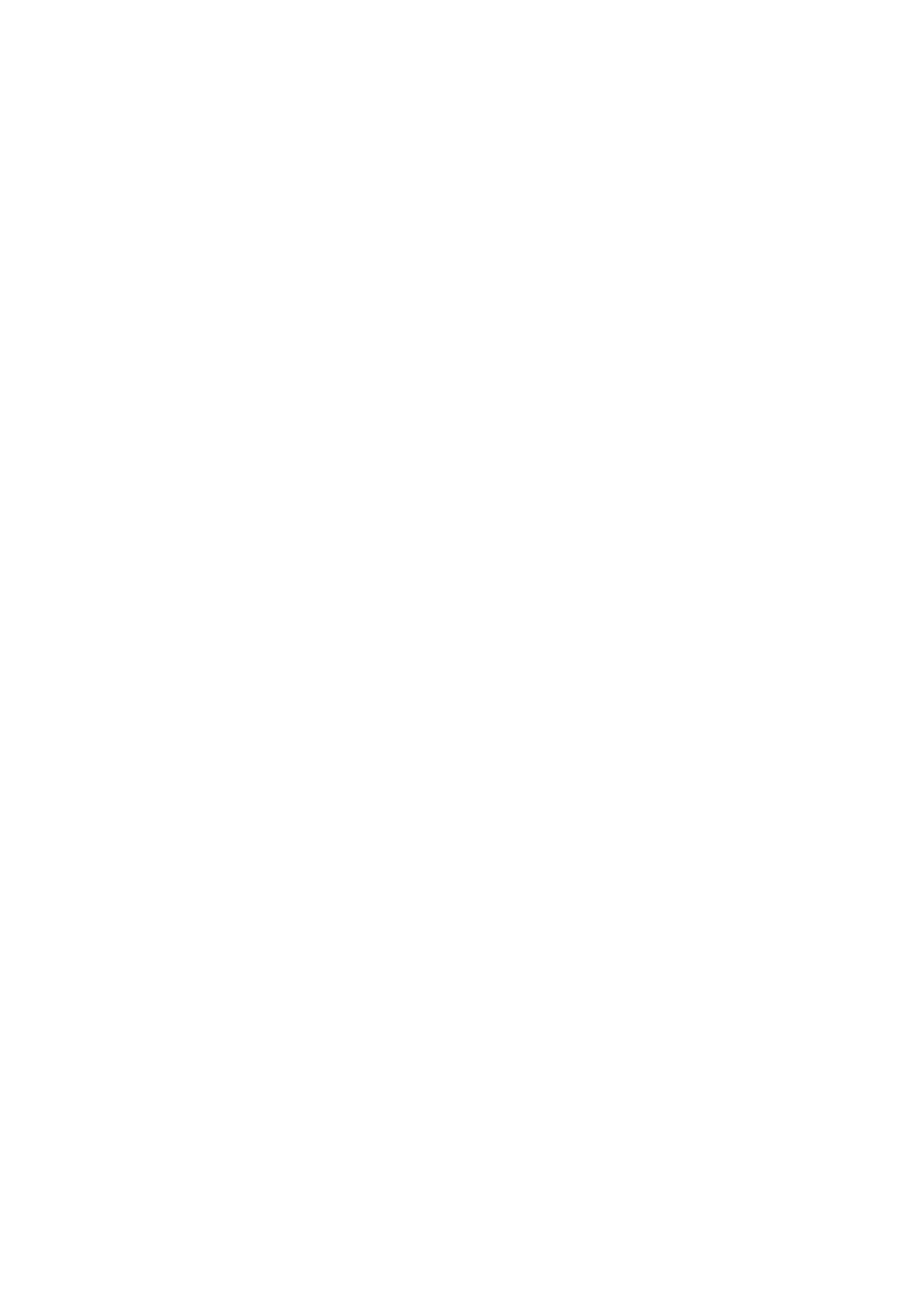## <span id="page-4-0"></span>**1 Safety Precautions**



**When performing service or replacing parts, the power must be disconnected.**

#### **1.1 Symbols**

| Caution                                        |
|------------------------------------------------|
| Caution, hot surface                           |
| Read the instructions before using the machine |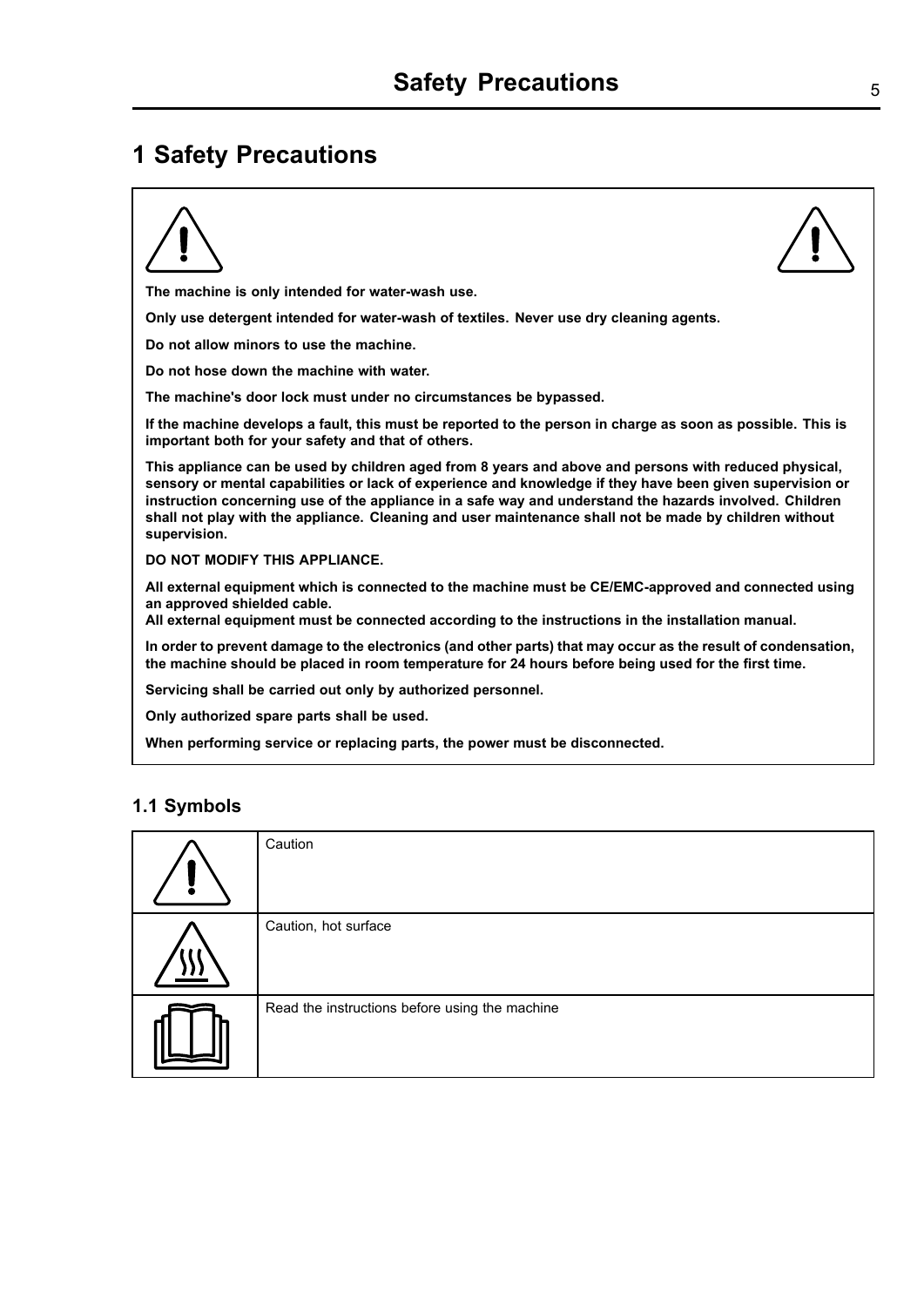## <span id="page-5-0"></span>**2 Program description**

### **2.1 General**

The machine is equipped with <sup>a</sup> number of programs adapted to the range of use to which the machine is intended — different markets use different programs. The following program description is <sup>a</sup> short description of some examples of programs that can be used.

For <sup>a</sup> complete and detailed information about the all the available wash programs, please refer to ELS web-site.

It is recommended to follow the care labelling of the garment as far as possible.

### **2.2 Program description**

The following table shows some examples of available programs and <sup>a</sup> short description of those:

| Program         | <b>Description</b>                                                                                                                    |  |  |
|-----------------|---------------------------------------------------------------------------------------------------------------------------------------|--|--|
| NORMAL COLOUR   | Cotton and terry.                                                                                                                     |  |  |
|                 | Different temperatures can be selected. 30°C - 60°C.                                                                                  |  |  |
|                 | Detergent without bleach should be used.                                                                                              |  |  |
|                 | For an optimal result, full load is recommended.                                                                                      |  |  |
| NORMAL WHITE    | Cotton and terry.                                                                                                                     |  |  |
|                 | Different temperatures can be selected. 40°C - 95°C.                                                                                  |  |  |
|                 | Detergent with bleach should be used.                                                                                                 |  |  |
|                 | For an optimal result, full load is recommended.                                                                                      |  |  |
| <b>MILD</b>     | Synthetic (example of synthetic fabrics: polyester, polyamide, polyacrylic and<br>elastan), viscose, polycotton and delicate fabrics. |  |  |
|                 | Different temperatures can be selected. 40°C - 60°C.                                                                                  |  |  |
|                 | For an optimal result, half load is recommended.                                                                                      |  |  |
| <b>DELICATE</b> | Synthetic (example of synthetic fabrics: polyester, polyamide, polyacrylic and<br>elastan), viscose, polycotton and delicate fabrics. |  |  |
|                 | $30^{\circ}$ C.                                                                                                                       |  |  |
|                 | For an optimal result, half load is recommended.                                                                                      |  |  |
| <b>HANDWASH</b> | Very delicate fabrics.                                                                                                                |  |  |
|                 | For an optimal result, only a few items is recommended.                                                                               |  |  |
| <b>WOOL</b>     | Wool fabrics.                                                                                                                         |  |  |
|                 | $40^{\circ}$ C.                                                                                                                       |  |  |
|                 | For an optimal result, only a few items is recommended.                                                                               |  |  |
| <b>RINSE</b>    | Used for rinse and extraction.                                                                                                        |  |  |
|                 |                                                                                                                                       |  |  |
| <b>ALLERGY</b>  | A program which removes dust mites and the like.                                                                                      |  |  |
|                 | 60°C.                                                                                                                                 |  |  |
| DRUM RINSE      | Used for rinse the drum and all compartments.                                                                                         |  |  |
|                 | Used with empty drum.                                                                                                                 |  |  |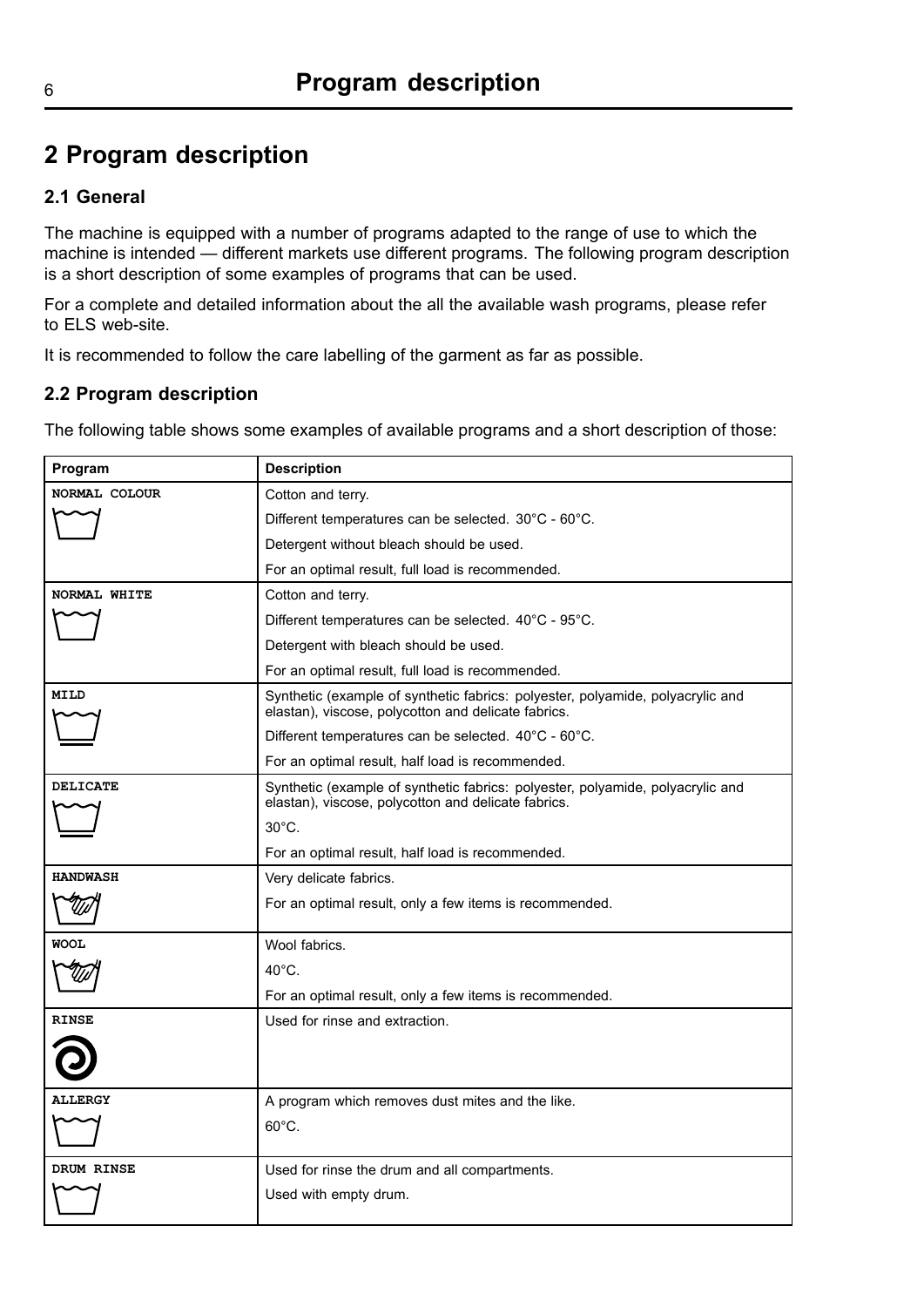The following table shows some examples of different groups of programs that are used for special markets such as hospitals, restaurants, farms etc. and <sup>a</sup> short description of those:

| Group of program          | <b>Description</b>                                                                               |  |
|---------------------------|--------------------------------------------------------------------------------------------------|--|
| General                   | Programs for normal household textiles and textiles in hotels and restaurants.                   |  |
| Mop                       | Programs for mops.                                                                               |  |
|                           | Programs for workwear.                                                                           |  |
|                           | Special mop program for microfibres.                                                             |  |
| Hygiene                   | Hygiene programs to meet the demands and recommendations of standards in<br>different countries. |  |
| Farm                      | Programs for udder towels.                                                                       |  |
|                           | Programs for workwear.                                                                           |  |
| Camping                   | Short programs designed for slightly and normally soiled textiles.                               |  |
| Quick service restaurants | Programs for mops.                                                                               |  |
|                           | Programs for workwear.                                                                           |  |
|                           | Programs for fatty clothes                                                                       |  |

The following table shows some examples of available programs used on coin operated machines and <sup>a</sup> short description of those:

| Program         | <b>Description</b>                                                                                                                    |  |
|-----------------|---------------------------------------------------------------------------------------------------------------------------------------|--|
| <b>COLD</b>     | Cotton and terry.                                                                                                                     |  |
|                 | $40^{\circ}$ C.                                                                                                                       |  |
|                 | For an optimal result, full load is recommended.                                                                                      |  |
| <b>WARM</b>     | Cotton and terry.                                                                                                                     |  |
|                 | $60^{\circ}$ C.                                                                                                                       |  |
|                 | For an optimal result, full load is recommended.                                                                                      |  |
| HOT             | Cotton and terry.                                                                                                                     |  |
|                 | $95^{\circ}$ C.                                                                                                                       |  |
|                 | For an optimal result, full load is recommended.                                                                                      |  |
| <b>MILD</b>     | Synthetic (example of synthetic fabrics: polyester, polyamide, polyacrylic and<br>elastan), viscose, polycotton and delicate fabrics. |  |
|                 | $40^{\circ}$ C.                                                                                                                       |  |
|                 | For an optimal result, only a few items is recommended.                                                                               |  |
| <b>DELICATE</b> | Delicate fabrics.                                                                                                                     |  |
|                 | $30^{\circ}$ C.                                                                                                                       |  |
|                 | For an optimal result, only a few items is recommended.                                                                               |  |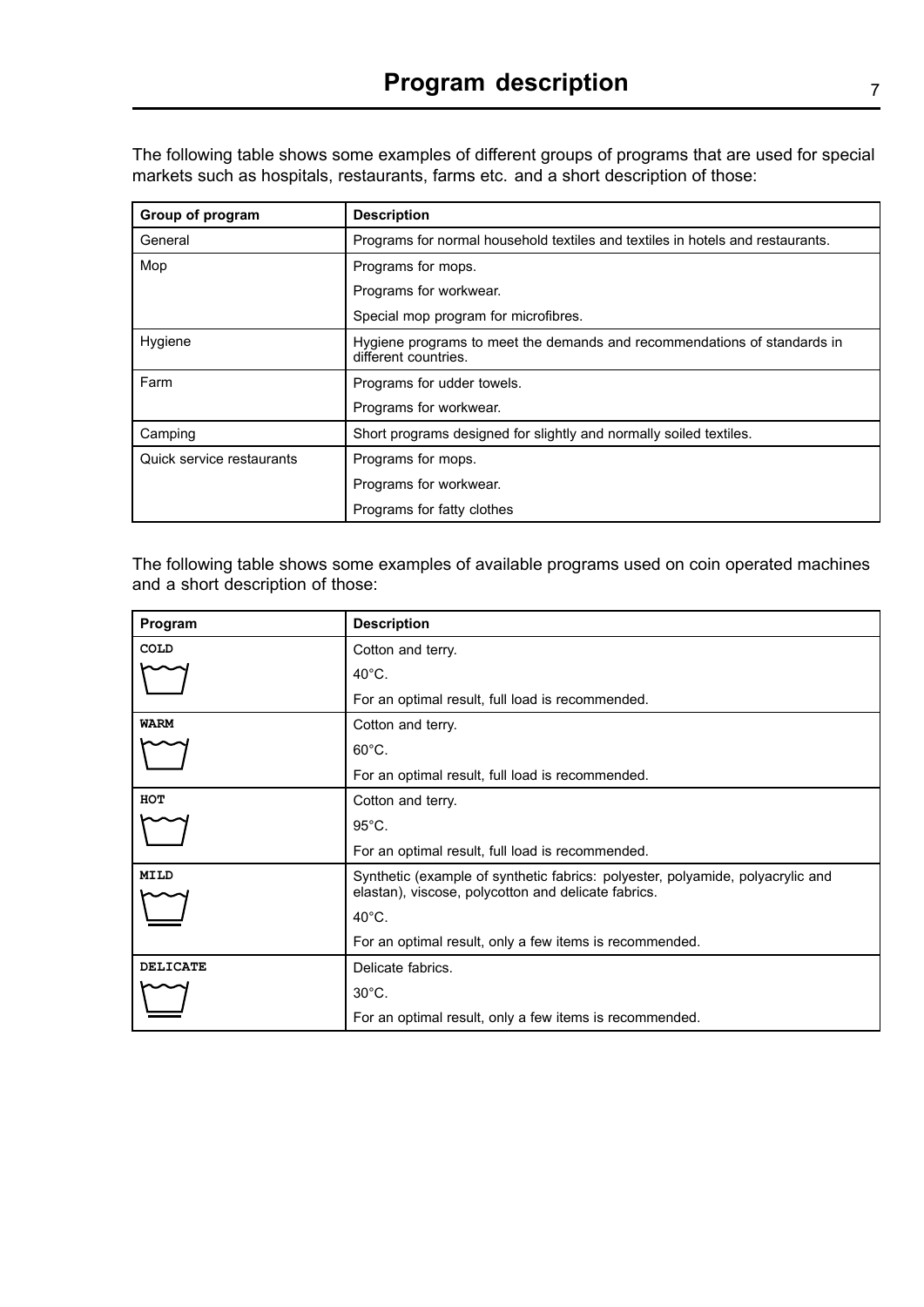### <span id="page-7-0"></span>**2.3 Option buttons**

The machine is equipped with <sup>a</sup> number of options adapted to the range of use to which the machine is intended — different markets use different options.

The following table shows some examples of available options and <sup>a</sup> short description of those:

| <b>Option button</b> |                      | <b>Description</b>                                                                         |
|----------------------|----------------------|--------------------------------------------------------------------------------------------|
|                      | ECO PROGRAM          | Washes using less water and energy.                                                        |
|                      |                      | Eco friendly wash for normally soiled textiles.                                            |
|                      | HEAVY SOIL           | Long wash for heavy soiled textiles.                                                       |
|                      | <b>QUICK PROGRAM</b> | Short wash for light soiled textiles.                                                      |
|                      |                      | The program will be ready as quick as possible.                                            |
|                      | <b>PREWASH</b>       | One pre-wash is added.                                                                     |
|                      | <b>EXTRA RINSE</b>   | One rinse is added.                                                                        |
| STO                  | <b>RINSE STOP</b>    | The program will pause before the last rinse.                                              |
|                      | <b>PRERINSE</b>      | Pre rinse(s) added.                                                                        |
|                      | <b>NO SOFTENER</b>   | On machines with automatic detergent dosing system. Push the button<br>to select function: |
|                      |                      | One push = No softener is added.                                                           |
|                      |                      | Two pushes = No softener or detergent is added.                                            |
|                      |                      | Three pushes = Both softener and detergent is added.                                       |
|                      | <b>EXTRACTION</b>    | Different extraction times can be selected.                                                |
|                      | GENTLE EXTRACTION    | No extraction between rinses and short end extraction.                                     |
|                      |                      | For synthetics/blended textiles.                                                           |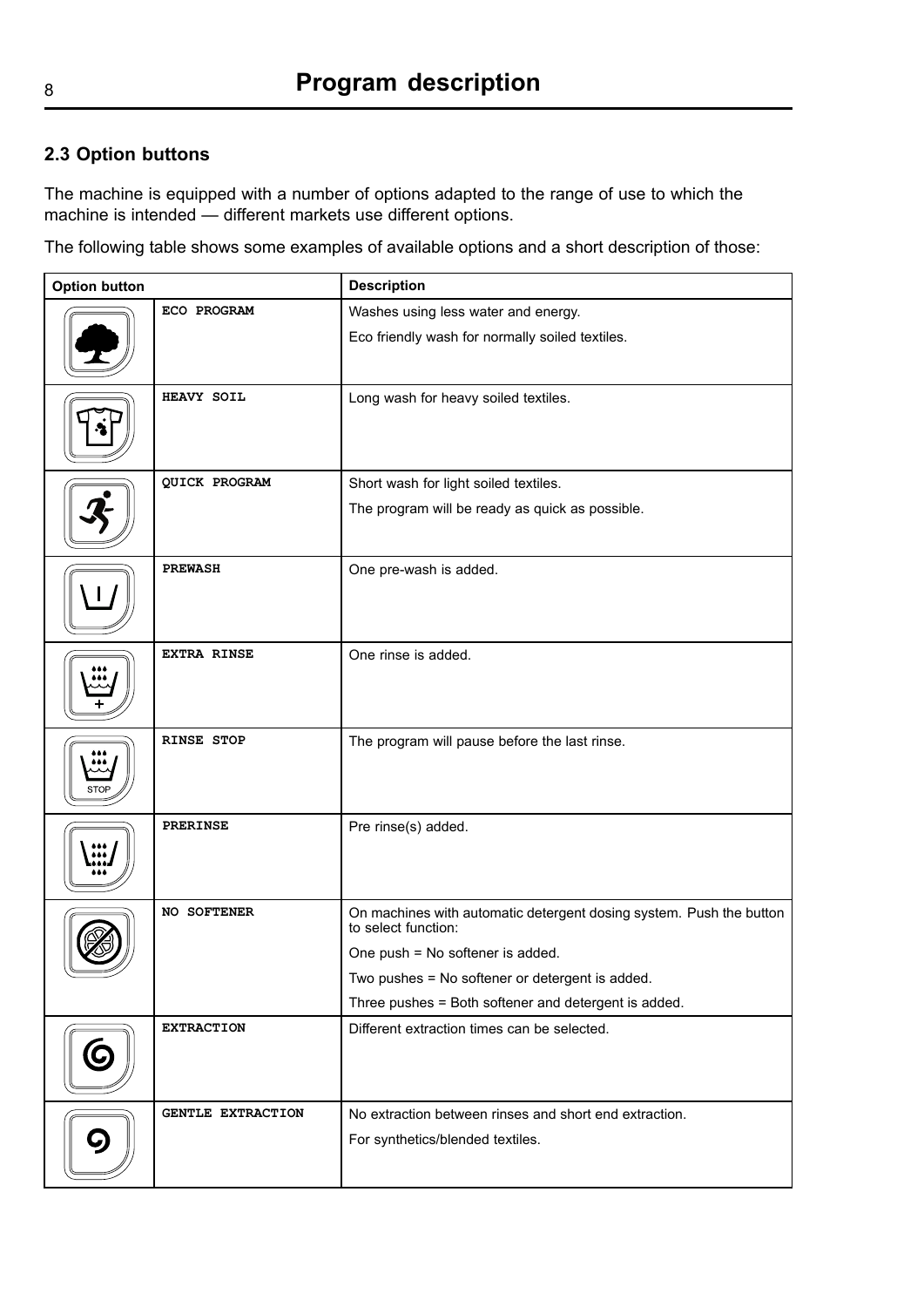## <span id="page-8-0"></span>**3 Handling**

## **3.1 Load**

Load the goods into the machine according to recommendations and close the door.

| <b>Maximum load</b> |       |  |
|---------------------|-------|--|
| <b>W565H</b>        | 7 kg  |  |
| <b>W575H</b>        | 8 kg  |  |
| W5105H              | 11 kg |  |
| W5130H              | 14 kg |  |
| W5180H              | 20 kg |  |
| W5240H              | 27 kg |  |
| W5300H              | 33 kg |  |

## **3.2 Detergent**

Add the correct amount of detergent and softener according to recommendations.



| <u>V </u> | Softener, liquid.                                                                             |
|-----------|-----------------------------------------------------------------------------------------------|
|           | Main wash for liquid detergent.<br>Alt. for mop machines, liquid mop chemicals in last rinse. |
|           | Pre-wash, powder or liquid detergent, if option "pre-wash" has been selected.                 |
|           | Main wash for powder detergent.                                                               |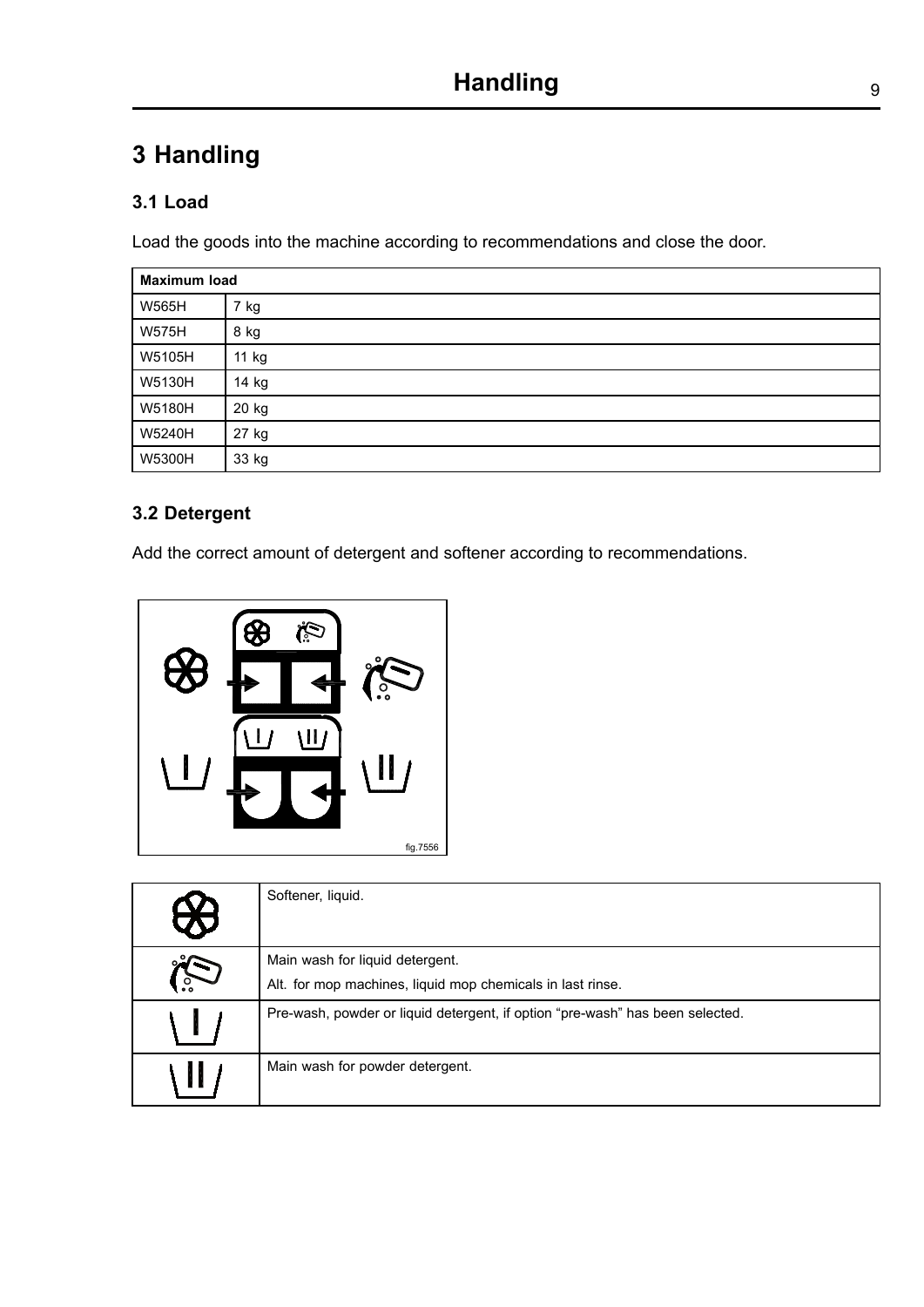### <span id="page-9-0"></span>**3.3 How to start the machine**

This manual cover different types of machine models. Check the panel on your machine and follow the description for your type of machine.

#### **3.3.1 AHL**



Select program by turning the control knob.

It is also possible to select one of the wash triangle options and/or other options.

#### **Note!**

#### **Some programs do not allow options.**

| Example of<br>programs                                                               | Wash triangle options |                      | <b>Example of other options</b> |                    |
|--------------------------------------------------------------------------------------|-----------------------|----------------------|---------------------------------|--------------------|
| NORMAL COLOUR<br>Different                                                           |                       | ECO PROGRAM          |                                 | <b>PREWASH</b>     |
| temperatures can<br>be selected.<br>$30^{\circ}$ C - $60^{\circ}$ C.<br>NORMAL WHITE |                       | HEAVY SOIL           |                                 | <b>EXTRA RINSE</b> |
| <b>Different</b><br>temperatures can<br>be selected.<br>40°C - 95°C.                 |                       | <b>QUICK PROGRAM</b> | <b>STOP</b>                     | <b>RINSE STOP</b>  |
| <b>MILD</b>                                                                          |                       |                      |                                 |                    |
| Different<br>temperatures can<br>be selected.<br>$40^{\circ}$ C - $60^{\circ}$ C.    |                       |                      |                                 |                    |

Start the machine by pressing the control knob.

The machine will start by weighing the load with an extraction. The program will then adapt to the load to give an optimal result.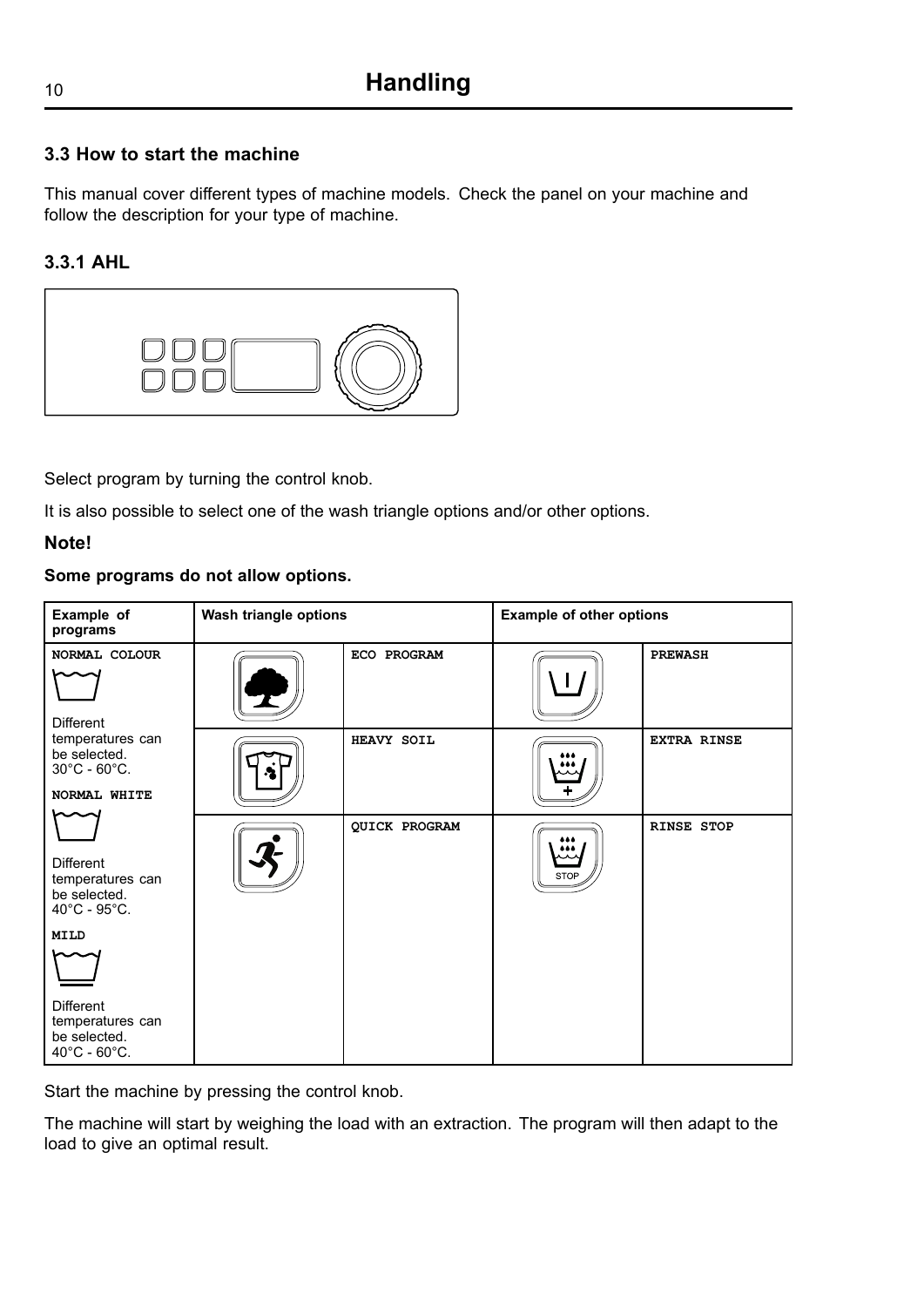### <span id="page-10-0"></span>**3.3.2 Mop**

| ۰.<br>c<br>5<br>c<br>5<br>հ |
|-----------------------------|
|-----------------------------|

Select program by turning the control knob or select program with the quick selection buttons (if some of the buttons are programmed with this function).

It is also possible to select options (if some of the buttons are programmed with this function).

#### **Note!**

#### **Some programs do not allow options.**

| <b>Example of programs</b> | Example of options programmed in the buttons |                   |  |
|----------------------------|----------------------------------------------|-------------------|--|
| MICROFIBRE 90              |                                              | <b>PREWASH</b>    |  |
| <b>MOP 85</b>              |                                              |                   |  |
| <b>RINSE</b>               |                                              | PRERINSE          |  |
|                            |                                              | <b>EXTRACTION</b> |  |

Start the machine by pressing the control knob.

#### **Buttons**

The buttons on the panel can be programmed to be option buttons, quick selection buttons (used to select <sup>a</sup> program) or both.

At delivery the buttons are programmed to work as options buttons.

When installing the machine, <sup>a</sup> sticker is attached at each number corresponding to each button that explains what each button is used for.

The function of the buttons can be changed at any time. Information on how to program the buttons can be found in the Programming and configuration manual and should only be done by <sup>a</sup> skilled/authorized person.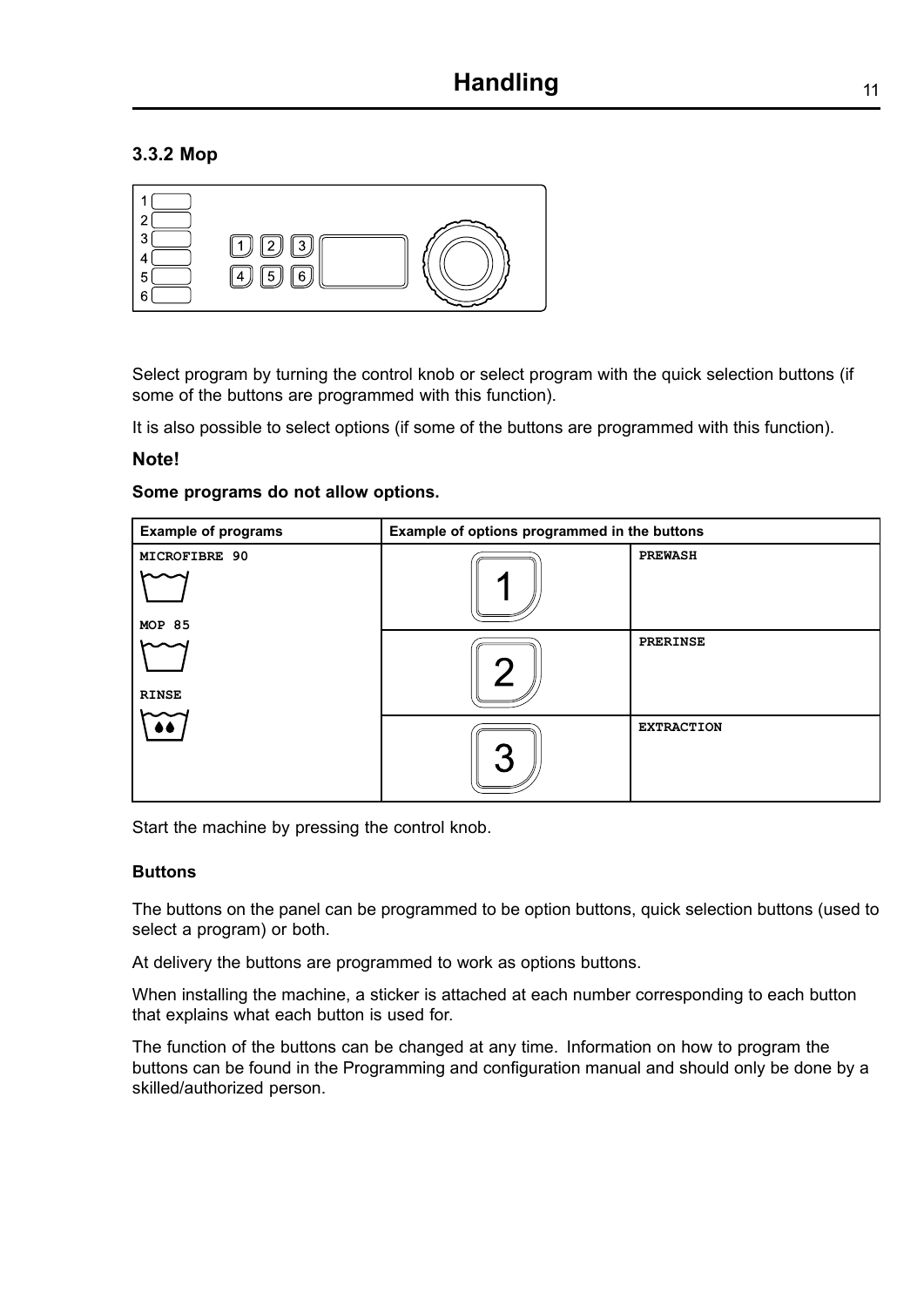## <span id="page-11-0"></span><sup>12</sup> **[Handling](#page-8-0)**

#### **3.3.3 Hygiene**



Select program by turning the control knob or select program with the quick selection buttons (if some of the buttons are programmed with this function).

It is also possible to select options (if some of the buttons are programmed with this function).

#### **Note!**

#### **Some programs do not allow options.**

| <b>Example of programs</b>                                                      | Example of options programmed in the buttons |                   |  |
|---------------------------------------------------------------------------------|----------------------------------------------|-------------------|--|
| <b>NORMAL</b><br>Different temperatures can be                                  |                                              | <b>PREWASH</b>    |  |
| selected.<br>$40^{\circ}$ C - 95 $^{\circ}$ C.<br>MILD                          |                                              | <b>PRERINSE</b>   |  |
| Different temperatures can be<br>selected.<br>$40^{\circ}$ C - 60 $^{\circ}$ C. |                                              | <b>RINSE STOP</b> |  |
| <b>HANDWASH</b>                                                                 |                                              |                   |  |

Start the machine by pressing the control knob.

#### **Buttons**

The buttons on the panel can be programmed to be option buttons, quick selection buttons (used to select <sup>a</sup> program) or both.

At delivery the buttons are programmed to work as options buttons.

When installing the machine, <sup>a</sup> sticker is attached at each number corresponding to each button that explains what each button is used for.

The function of the buttons can be changed at any time. Information on how to program the buttons can be found in the Programming and configuration manual and should only be done by <sup>a</sup> skilled/authorized person.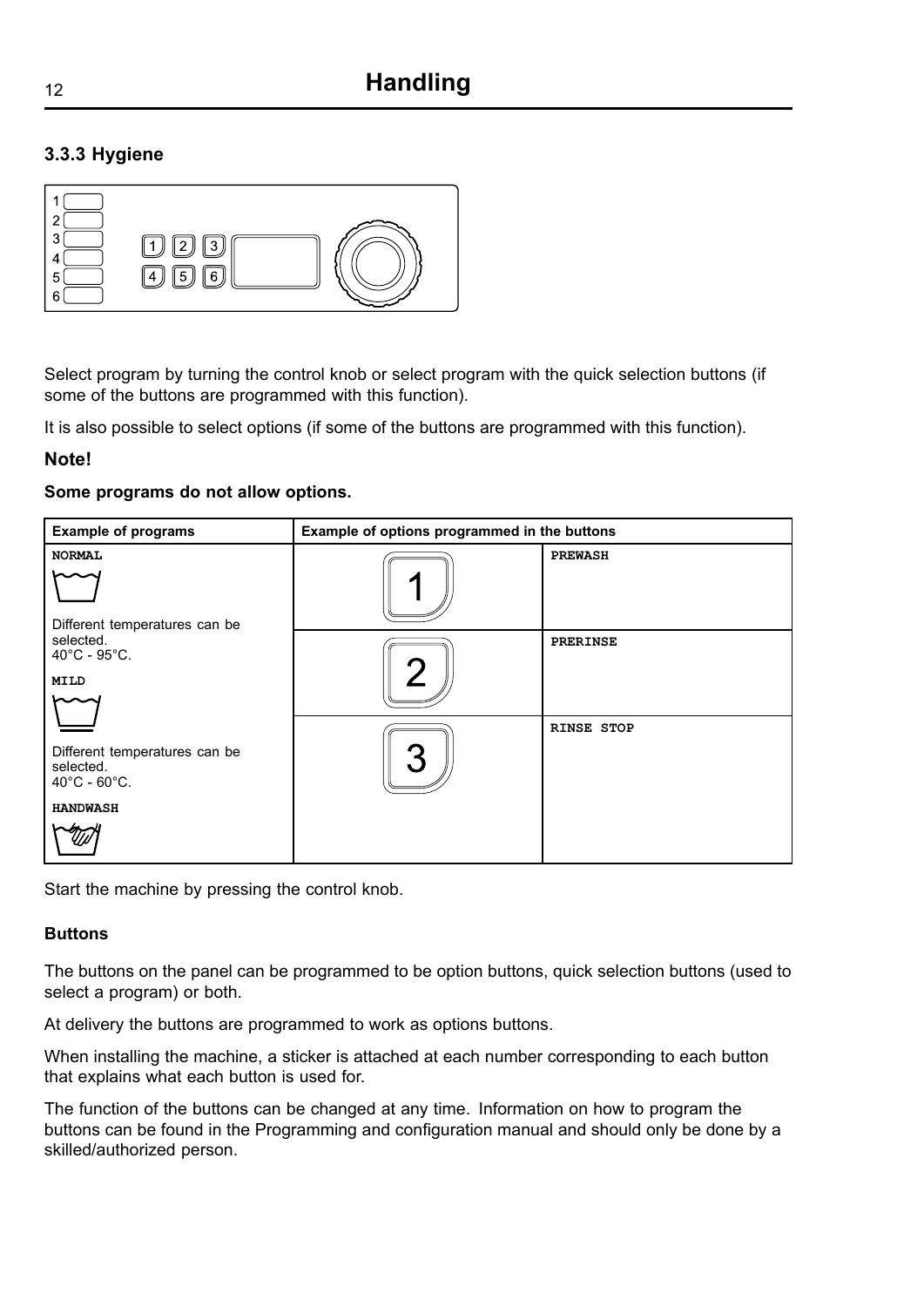#### <span id="page-12-0"></span>**3.3.4 Restaurant**



Select program by turning the control knob or select program with the quick selection buttons (if some or all of the buttons 1–3 are programmed with this function).

It is also possible to select one of the wash triangle options and/or other options (if some or all of the buttons 1–3 are programmed with this function).

#### **Note!**

#### **Some programs do not allow options.**

| Example of<br>programs                                                                                                                                                   | Wash triangle options |                      | Example of options programmed in the<br>buttons |                    |
|--------------------------------------------------------------------------------------------------------------------------------------------------------------------------|-----------------------|----------------------|-------------------------------------------------|--------------------|
| NORMAL COLOUR<br>Different                                                                                                                                               |                       | ECO PROGRAM          |                                                 | <b>PREWASH</b>     |
| temperatures can<br>be selected.<br>$30^{\circ}$ C - 60 $^{\circ}$ C.<br>NORMAL WHITE                                                                                    |                       | HEAVY SOIL           |                                                 | <b>EXTRA RINSE</b> |
| Different<br>temperatures can<br>be selected.<br>40°C - 95°C.<br><b>MILD</b><br><b>Different</b><br>temperatures can<br>be selected.<br>$40^{\circ}$ C - $60^{\circ}$ C. |                       | <b>QUICK PROGRAM</b> |                                                 | <b>RINSE STOP</b>  |

Start the machine by pressing the control knob.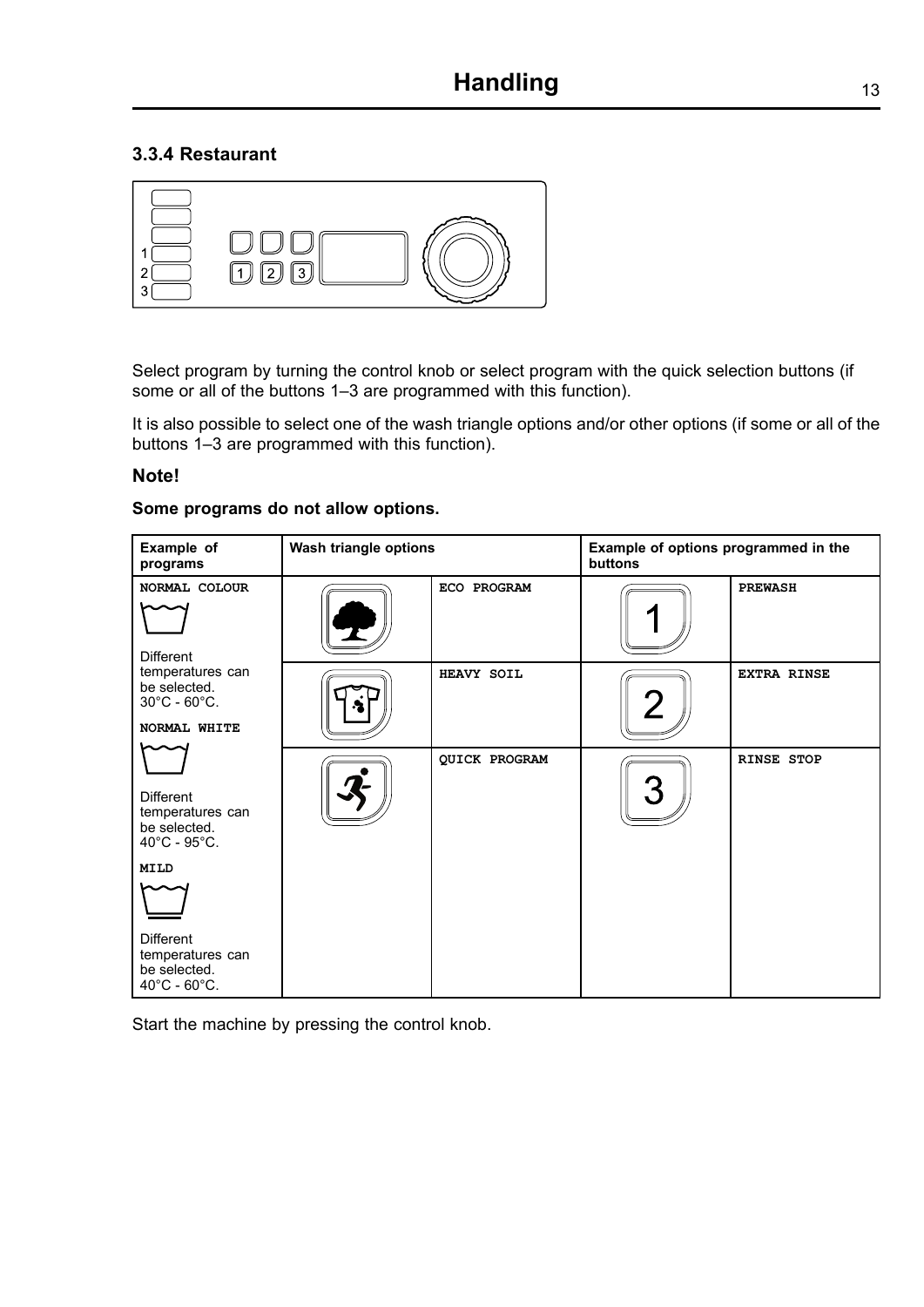#### **Buttons**

The buttons 1–3 on the panel can be programmed to be option buttons, quick selection buttons (used to select <sup>a</sup> program) or both.

At delivery the buttons are programmed to work as options buttons.

When installing the machine, <sup>a</sup> sticker is attached at each number corresponding to each button that explains what each button is used for.

The function of the buttons can be changed at any time. Information on how to program the buttons can be found in the Programming and configuration manual and should only be done by <sup>a</sup> skilled/authorized person.

#### **Restaurant with no buttons**



Select program by turning the control knob.

| <b>Example of programs</b>                                                   |
|------------------------------------------------------------------------------|
| NORMAL COLOUR                                                                |
|                                                                              |
| Different temperatures can be selected.<br>$40^{\circ}$ C - 60 $^{\circ}$ C. |
| NORMAL WHITE                                                                 |
|                                                                              |
| Different temperatures can be selected.<br>$40^{\circ}$ C - 60 $^{\circ}$ C. |

Start the machine by pressing the control knob.

The machine will start by weighing the load with an extraction. The program will then adapt to the load to give an optimal result.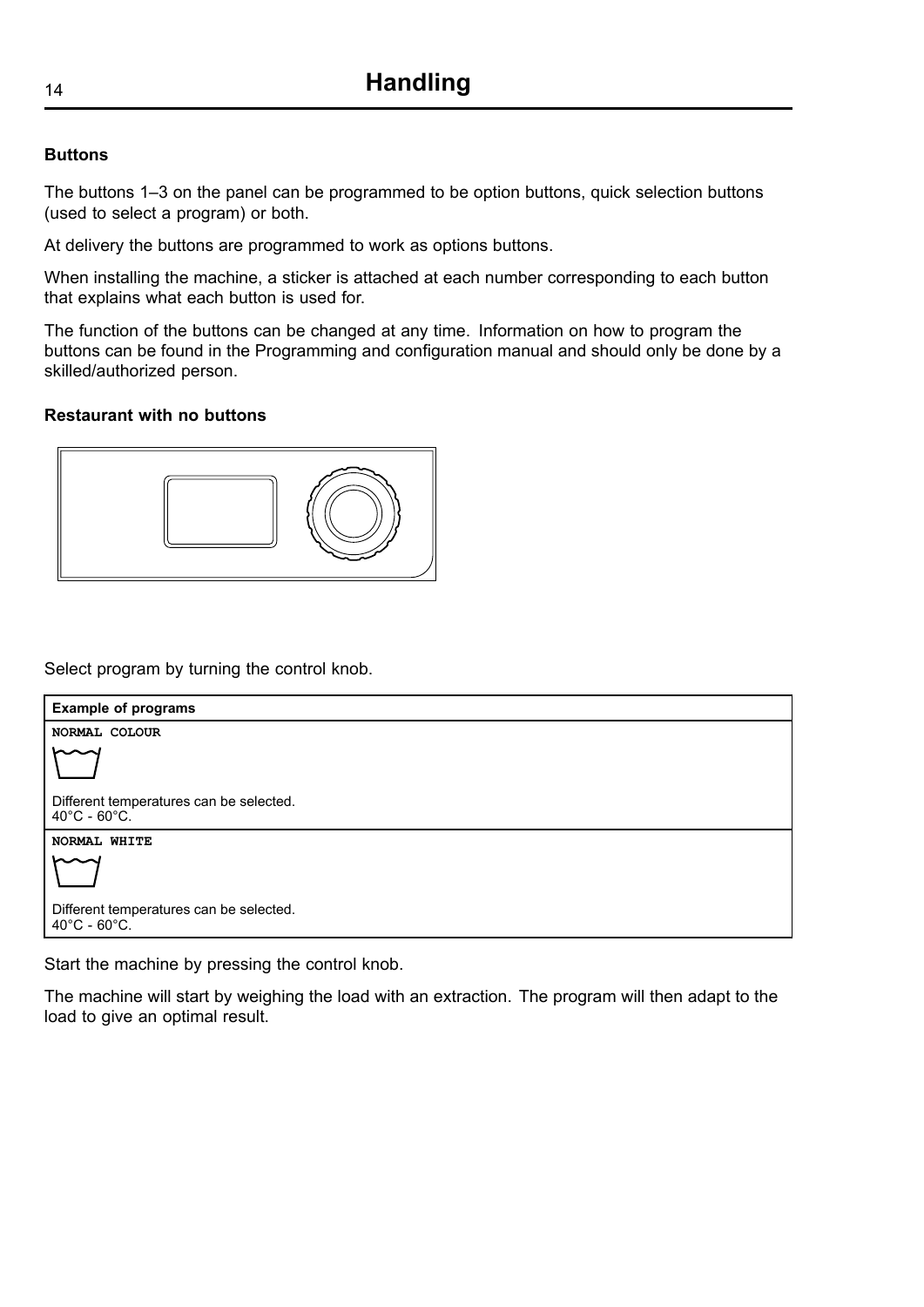#### <span id="page-14-0"></span>**3.3.5 Camping**



Select program by turning the control knob.



Start the machine by pressing the control knob.

The machine will start by weighing the load with an extraction. The program will then adapt to the load to give an optimal result.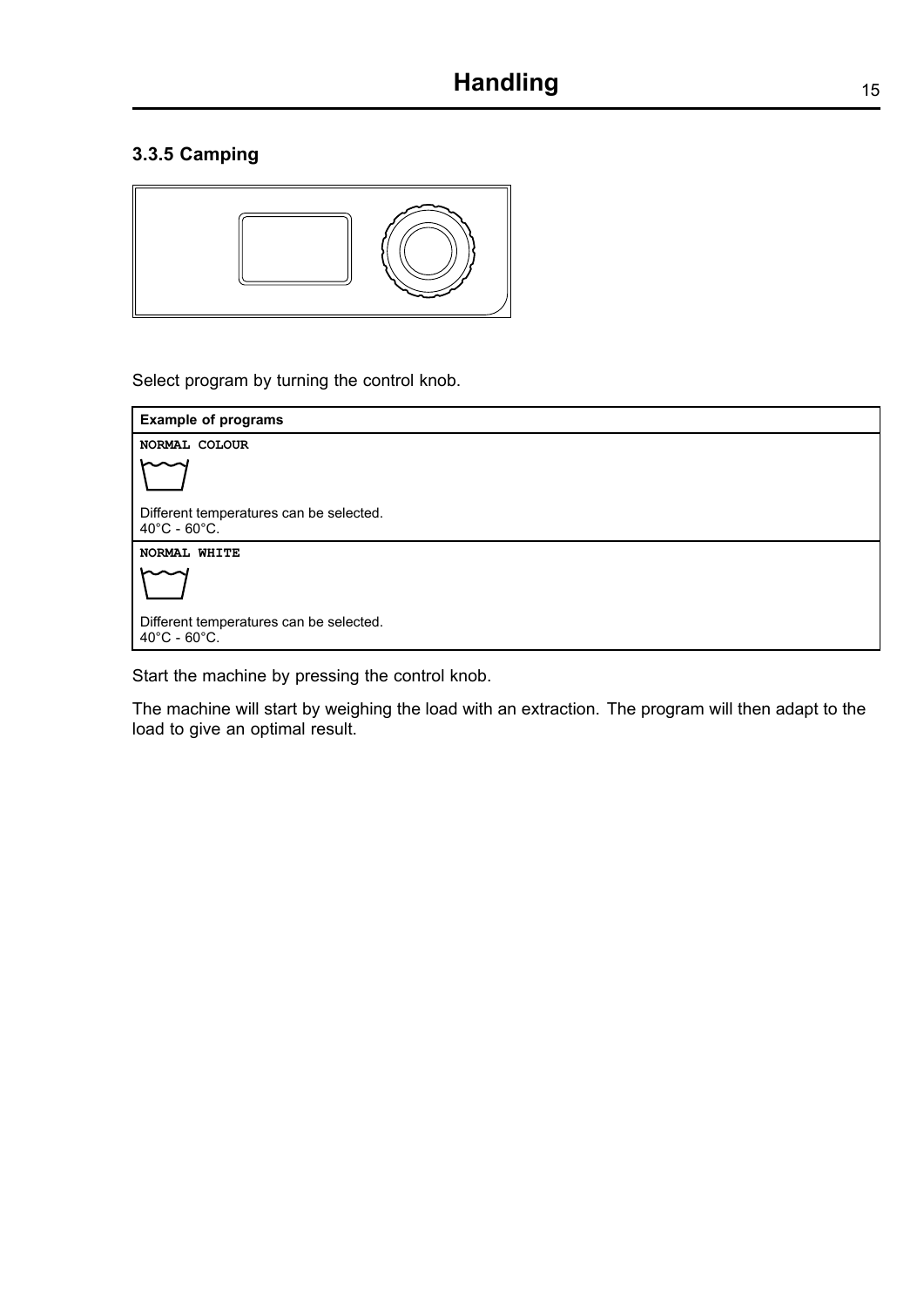### <span id="page-15-0"></span>**3.3.6 Coin operated machines**



Select program by turning the control knob.

It is also possible to select options.

#### **Note!**

#### **Some programs do not allow options.**



Insert correct amount of coins to start the machine. (On some machines you also need to press the control knob to start the machine).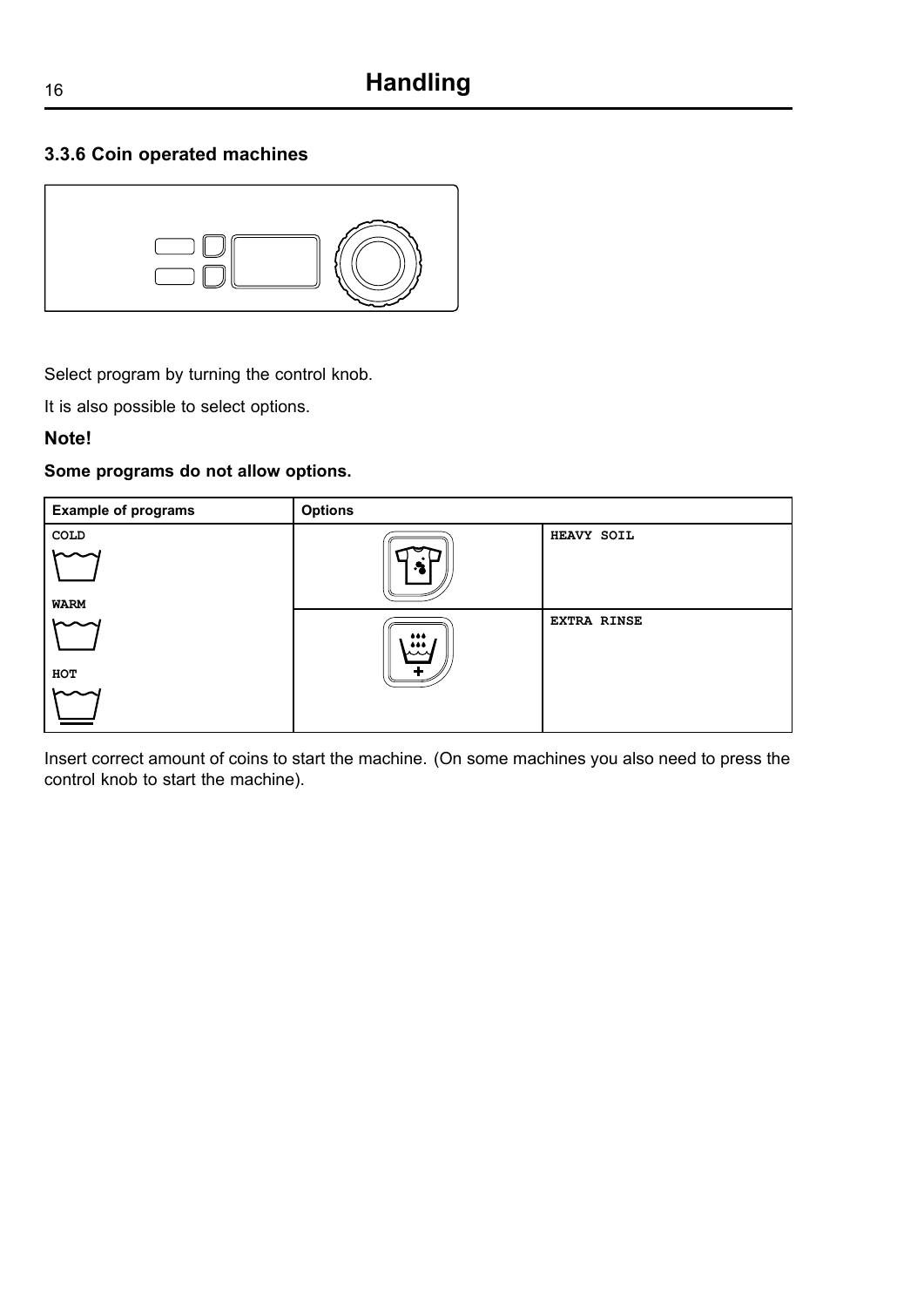#### <span id="page-16-0"></span>**3.4 Additional functions**

There is <sup>a</sup> menu with additional functions available for selection after start. When pressing the control knob / start button (on machines without control button) the menu will appear on the display. Select from the menu by turning the control knob / pressing the temperature button/-s and press the control knob / start button to activate.

#### **Note!**

#### **Some of the functions may not be available or active on your machine.**

#### **Stop function**

If the machine is programmed with this function, it is possible to stop the machine during program run by pressing the control knob.

When pressing the control knob again the program will continue.

#### **Pause**

It is possible to pause an ongoing program.

Select **PAUSE** and activate.

When pressing the control knob / start button again the program will continue.

The door can be opened after <sup>a</sup> short while if the water level is not too high. Close the door and press the control knob / start button to continue.

#### **Changing <sup>a</sup> program after start**

It is possible to change <sup>a</sup> program after start.

Select **CHANGE PROGRAM** and activate.

When pressing the control knob / start button the program menu will be displayed. Select a new program and start by pressing the control knob / start button.

#### **Rapid advance**

Select **RAPID ADVANCE** and activate.

When pressing the control knob / start button a list with all program steps will be displayed. Select desired program step from the list by turning the control knob / pressing the temperature button/-s and press the control knob / start button to activate.

#### **End <sup>a</sup> program**

It is possible to end <sup>a</sup> program after start.

Select **END PROGRAM** and activate.

When pressing the control knob / start button the program will be ended. When the water is drained the door will be unlocked.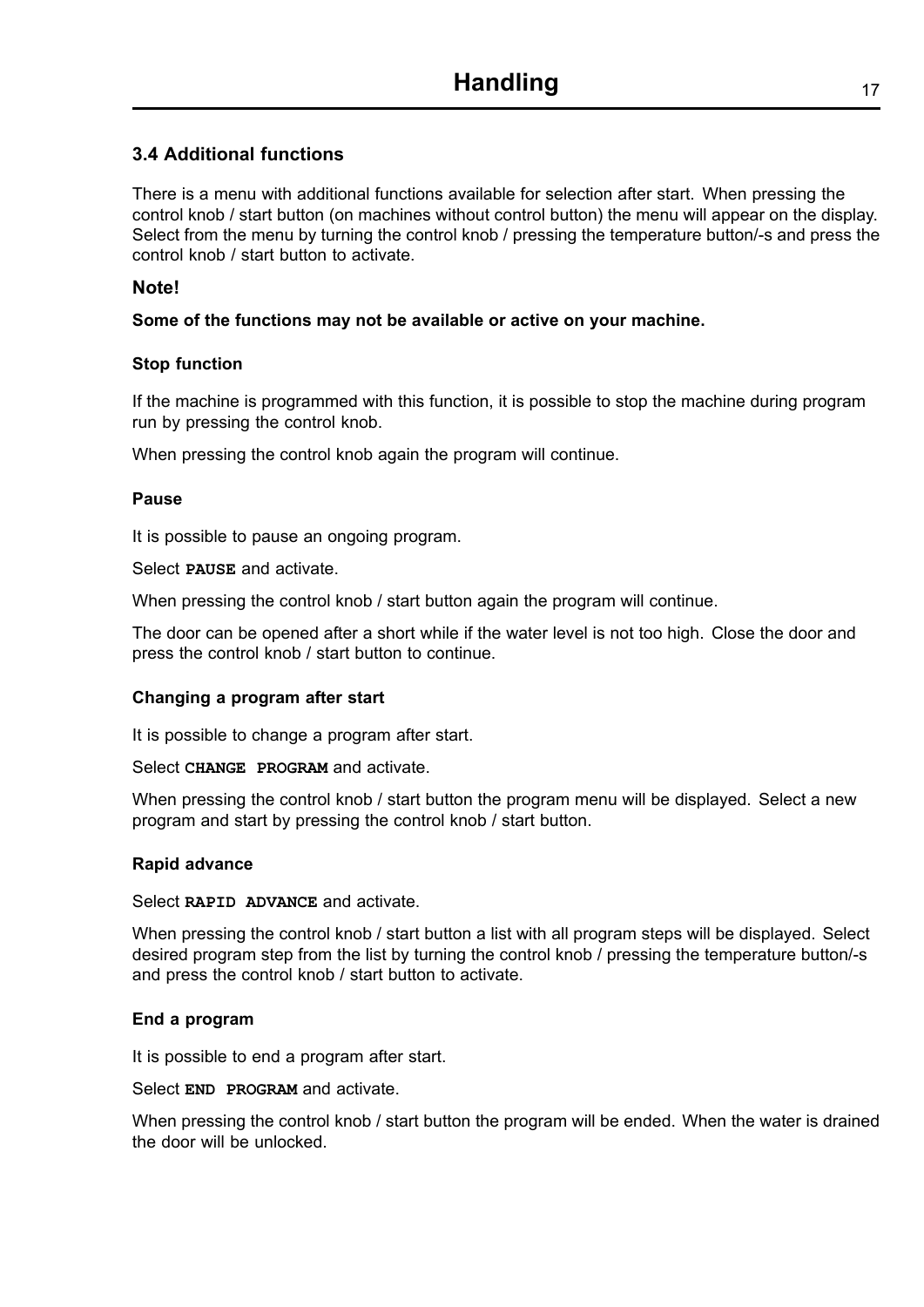#### **Delayed start**

If the machine has this function, it is possible to delay the start of <sup>a</sup> program.

After program selection, press the control knob / start button. A menu will appear on the display. Turn the control knob / press the temperature button/-s to activate the function. Set the day and time for the delayed start with the control knob / pressing the temperature button/-s.

Press the control knob / start button to confirm the settings.

#### **Status**

Select **STATUS MENU** and activate.

The status menu shows the status for water temperature, water level and drum speed for the machine.

#### **Statistics**

Select **STATISTICS** and activate.

The statistics menu shows total run hours and trip run hours for the machine.

#### **Auto restarts**

Select **AUTO RESTARTS** and activate.

Set the number of automatic restarts that the machine will perform of the selected program.

Press the control knob / start button to confirm the settings.

#### **3.5 When program has ended**

Leave the door open when ready. This is to prevent that moisture stays in the machine and develop bacteria and mould.

<span id="page-17-0"></span>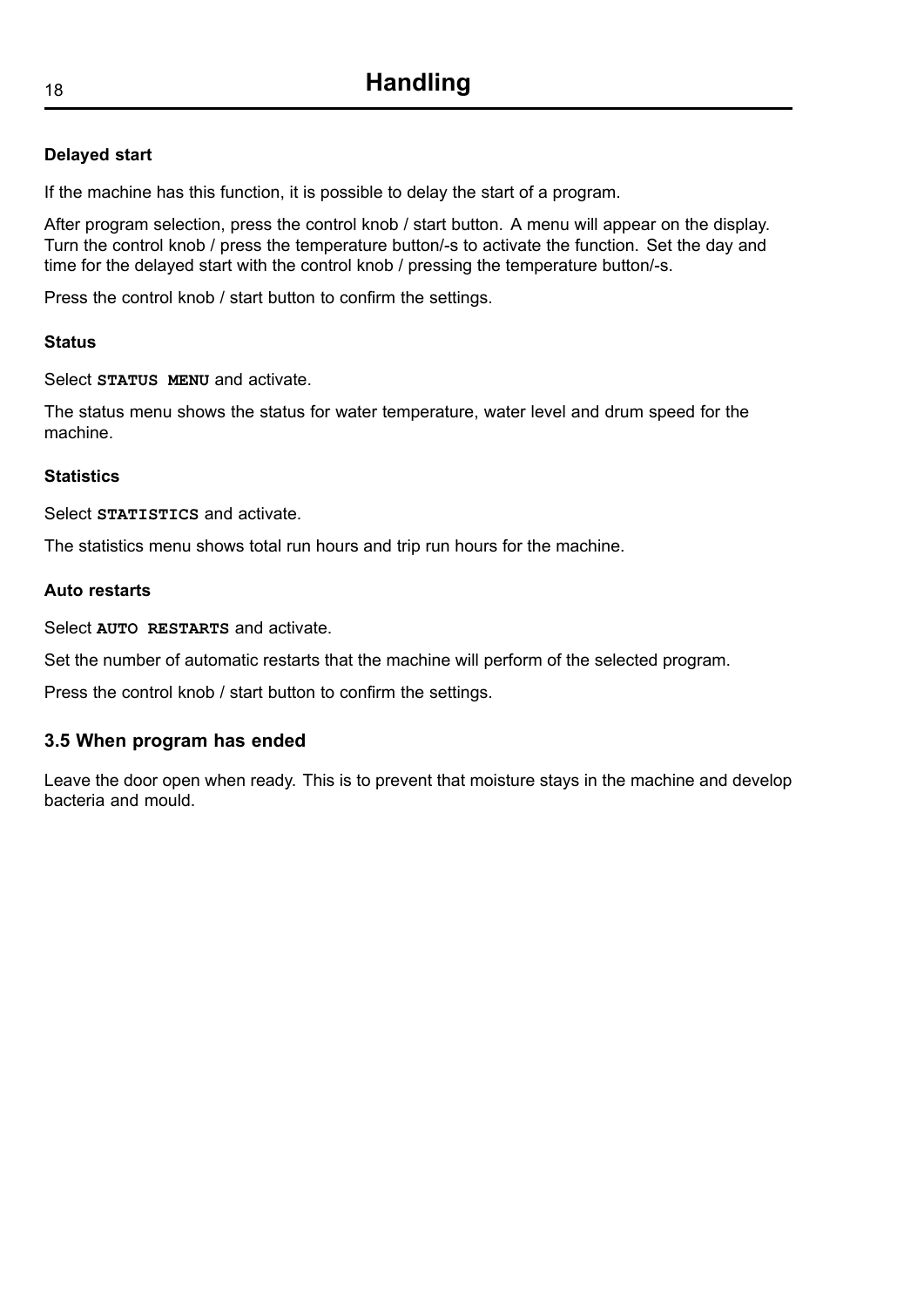## <span id="page-18-0"></span>**4 Timer**

The timer is used to start <sup>a</sup> part of the program (for example the last rinse of the udder cloth program) after pause on <sup>a</sup> pre-set time. The time can be set for all days or for selected days.

To program the timer you need to activate the machines service mode.

The service mode is activated by <sup>a</sup> long press on the control knob.

| <b>SERVICE MENU</b>  |  |  |
|----------------------|--|--|
| FUNCTION TEST        |  |  |
| <b>CONFIGURATION</b> |  |  |
| PRICE PROGRAMMING    |  |  |
| <b>STATISTICS</b>    |  |  |
| PROGRAM PARAMETERS   |  |  |
| <b>SYSTEM</b>        |  |  |

The following menus are activated by <sup>a</sup> short press on the control knob.

Activate the **PROGRAM PARAMETERS** menu.

**SERVICE MENU FUNCTION TEST CONFIGURATION PRICE PROGRAMMING STATISTICS PROGRAM PARAMETERS SYSTEM**

Activate the **SET START AFTER PAUSE** menu.

Activate the **ADD NEW OCCASION** menu.

The display will now show the following submenus:

- •**BACK**
- •**TIME**
- **ENABLED**
- **ALL DAYS**
- •**MONDAY**
- •**TUESDAY**
- •**WEDNESDAY**
- **THURSDAY**
- **FRIDAY**
- •**SATURDAY**
- •**SUNDAY**
- •**REMOVE OCCASION**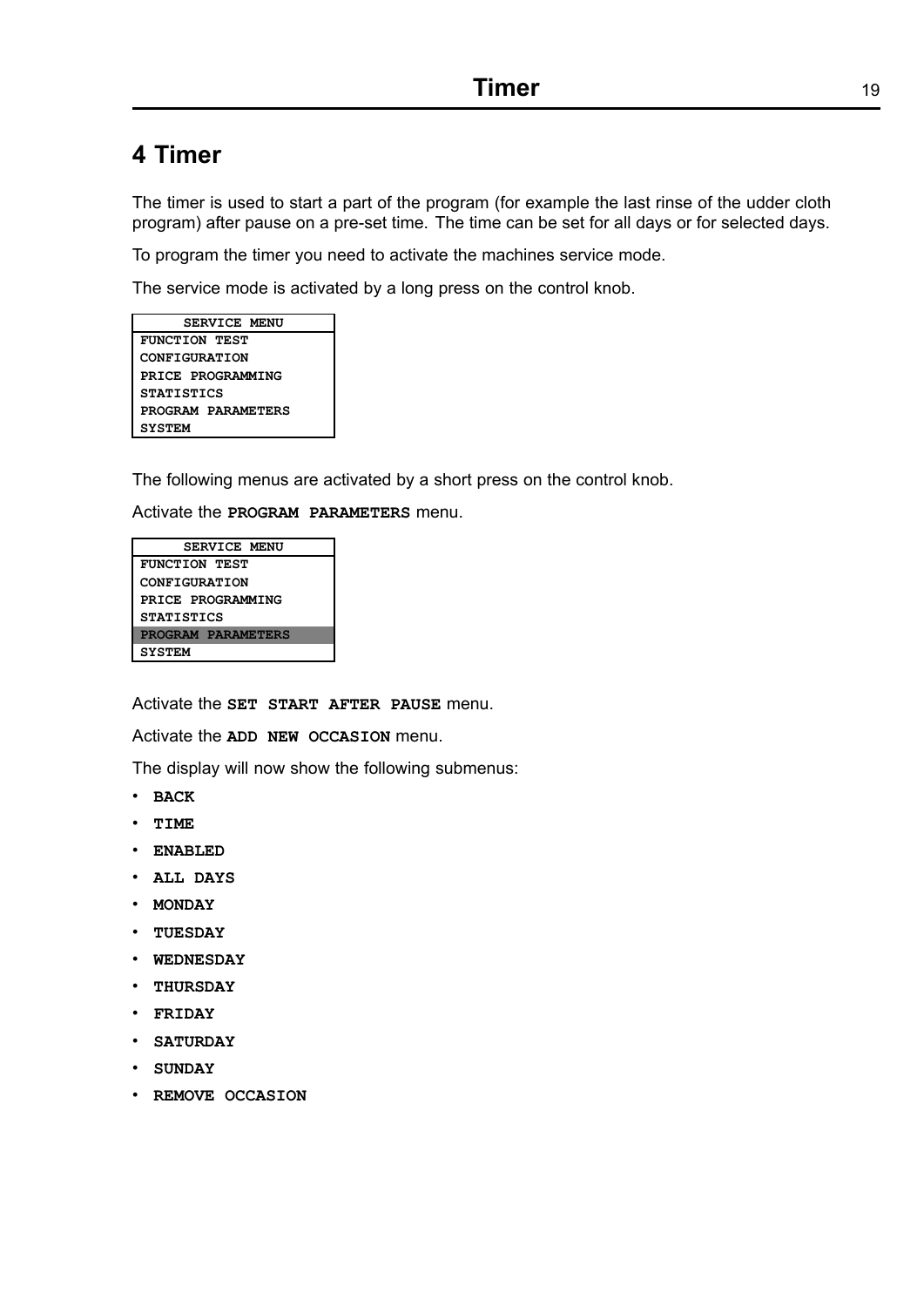Activate the **TIME** menu to program the time. Set the time by turning the control knob and save when ready.

Select from the list and activate the day/days one by one by pressing the control knob. A filled square indicates that the day is activated.

Press **BACK** to exit and save the changes by selecting **YES**.

Example:

The program is started the day before and will pause before the last rinse.

If the time is set to 04.00 and **ALL DAYS** is activated, this means that the last rinse on the program will be started at 04.00 all days of the week.

When saved, the programmed time — occasion, will be listed in the **SET START AFTER PAUSE** menu as a new row.

It is possible to program several times — occasions on the same day.

Up to 10 occasions can be saved in the list.

Press **ENABLED** to activate or deactivate the selected occasion.

Press **REMOVE OCCASION** to delete the selected occasion.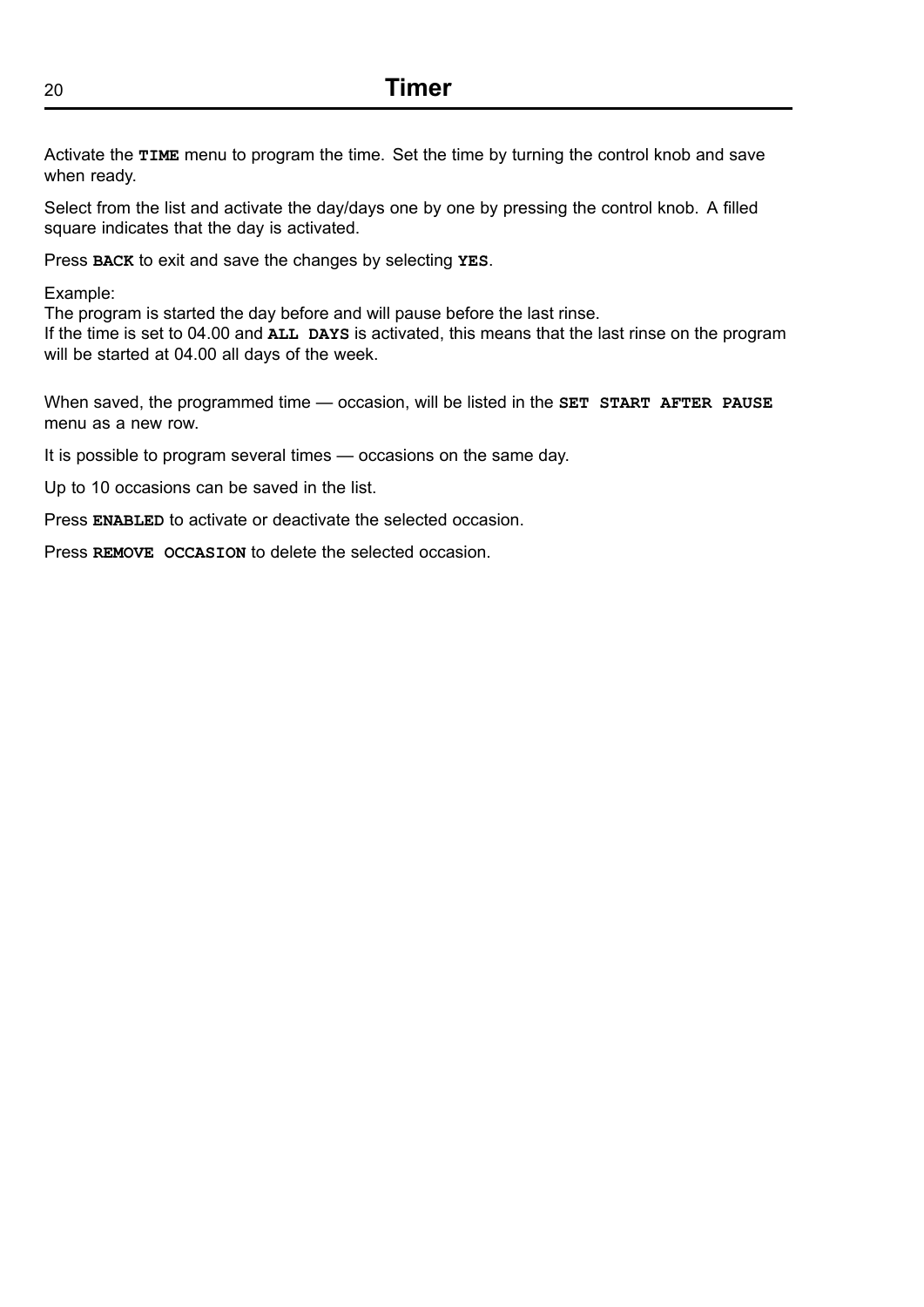## <span id="page-20-0"></span>**5 Error codes**

A fault in the program or in the machine is indicated by an error code on the display.

Some of these error codes can be solved easily without contacting service personnel.

| Error<br>code               | <b>Text</b>      | <b>Cause/Action</b>                                              |
|-----------------------------|------------------|------------------------------------------------------------------|
| 11:1<br><b>WATER</b><br>NO. |                  | Water level acknowledgement not reached in time.                 |
|                             |                  | Check that the water taps are open.                              |
| 11:2                        | DOOR OPEN        | Door position acknowledgement not received during program.       |
|                             |                  | Open and close the door.                                         |
| 11:3                        | DOOR LOCK FAIL   | Door position acknowledgement not received in time.              |
|                             |                  | Open and close the door.                                         |
| 11:10                       | DRUM NOT DRAINED | Water level above established level after drain.                 |
|                             |                  | Check that the drain is not blocked. Try to restart the machine. |

For other error codes or repeated error codes, disconnect the power for 30 seconds. If the error code keeps coming back, contact authorized service personnel.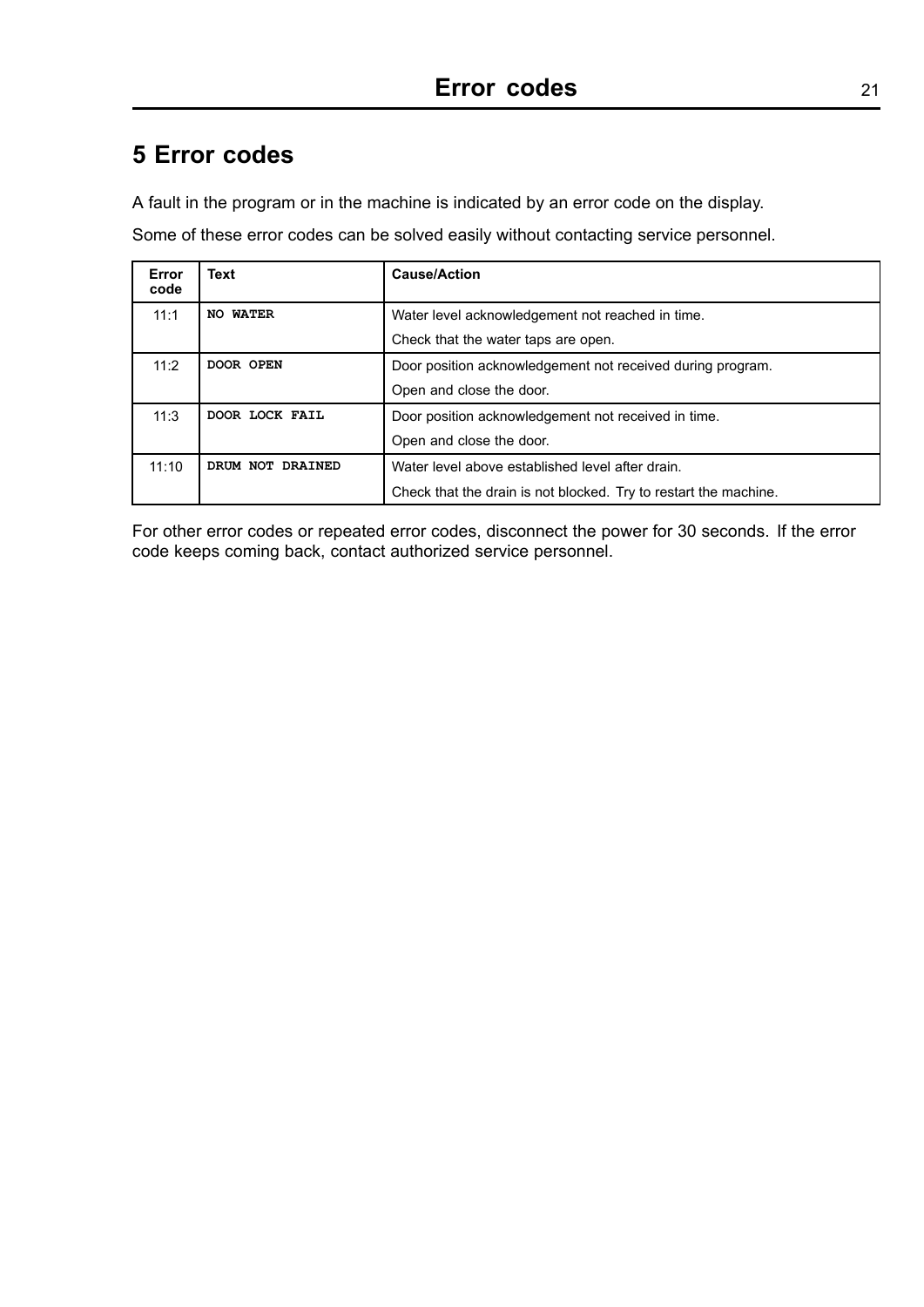## <span id="page-21-0"></span>**6 Maintenance**

## **6.1 General**

It is the responsibility of the owner of the machine/the laundry manager to make sure that the following maintenance is performed.

### **Note!**

**Lack of maintenance may deteriorate the performance of the machine and may cause damage to components.**

### **Note!**

**This is recommended time intervals. Depending on the use of the machine other intervals may be necessary.**

## **6.2 Time for maintenance**

When the display is showing the message **TIME** FOR MAINTENANCE — contact the owner of the machine/the laundry manager to perform maintenance (if available, <sup>a</sup> telephone number and/or <sup>a</sup> tag will also be displayed).

The machine can be used meanwhile. However, the message will keep coming back until the service is perfomed.

The message will disappear after about 30 seconds or if the control knob or any button is pressed.

## **6.3 Every day**

Check that the door is locked during <sup>a</sup> program. Make sure the door cannot be opened until after the program is complete.

If the door can be opened before program end, the machine must be placed out of order until repairs are made.

Check that the door does not leak.

Clean the door, door glass and door gasket.

Clean the exterial parts.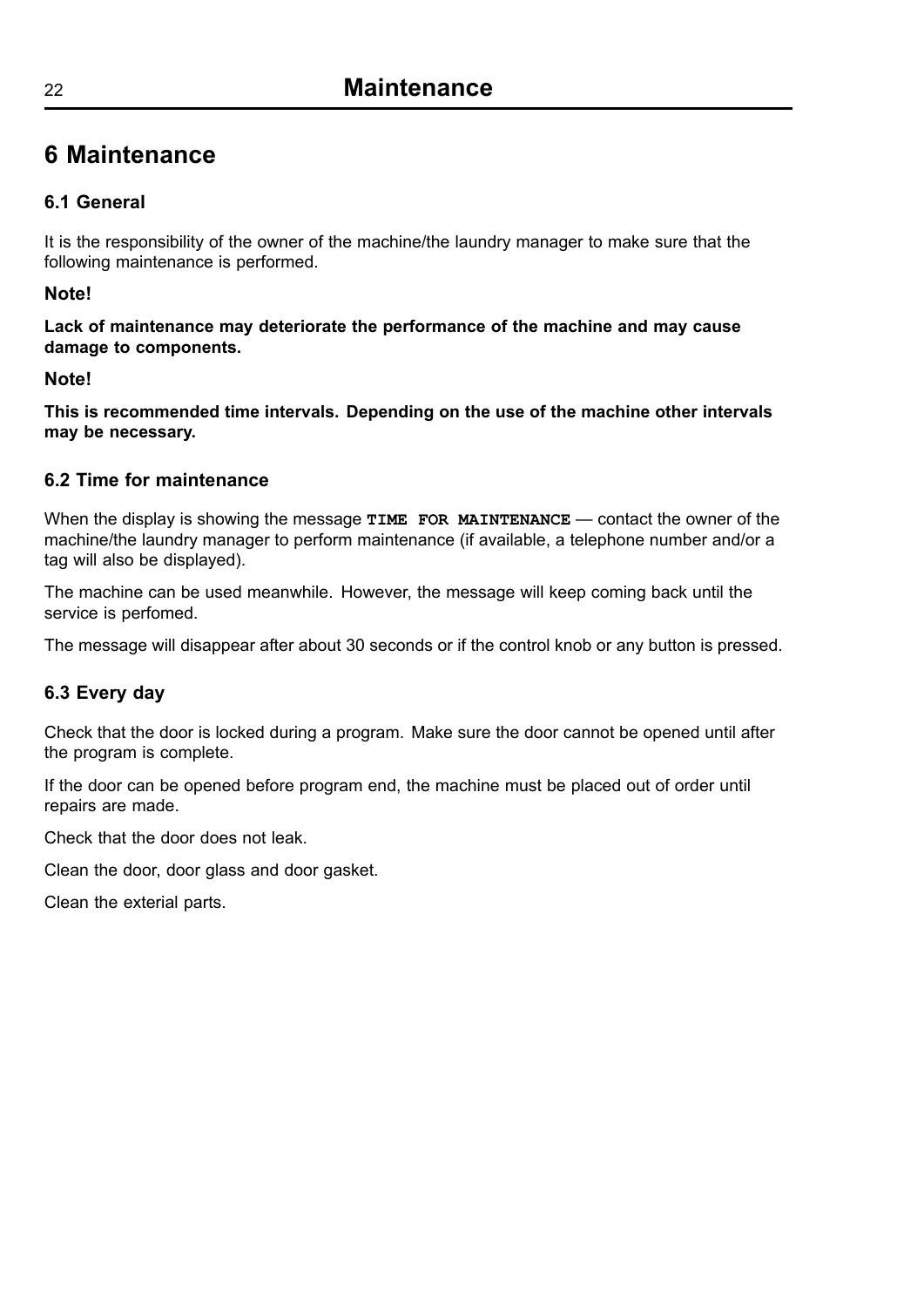### <span id="page-22-0"></span>**6.4 Detergent container**

Clean the detergent container at regular basis to avoid that it is being clogged by detergent residue.

### **6.4.1 Deliming**

When deliming is needed:

Use the special machine cleaning program. If it is not available, contact authorized service personnel to get access to the program.

It is also possible to use <sup>a</sup> program with high temperature, 95°C, for deliming. Add <sup>a</sup> deliming agent, for example citric acid.

#### **6.5 Drain**

At regular basis, check the drain connection, joints in the drain pipe etc and remove any lint and dust. Clean with for example <sup>a</sup> small brush. When remounting, make sure the connections are tight.

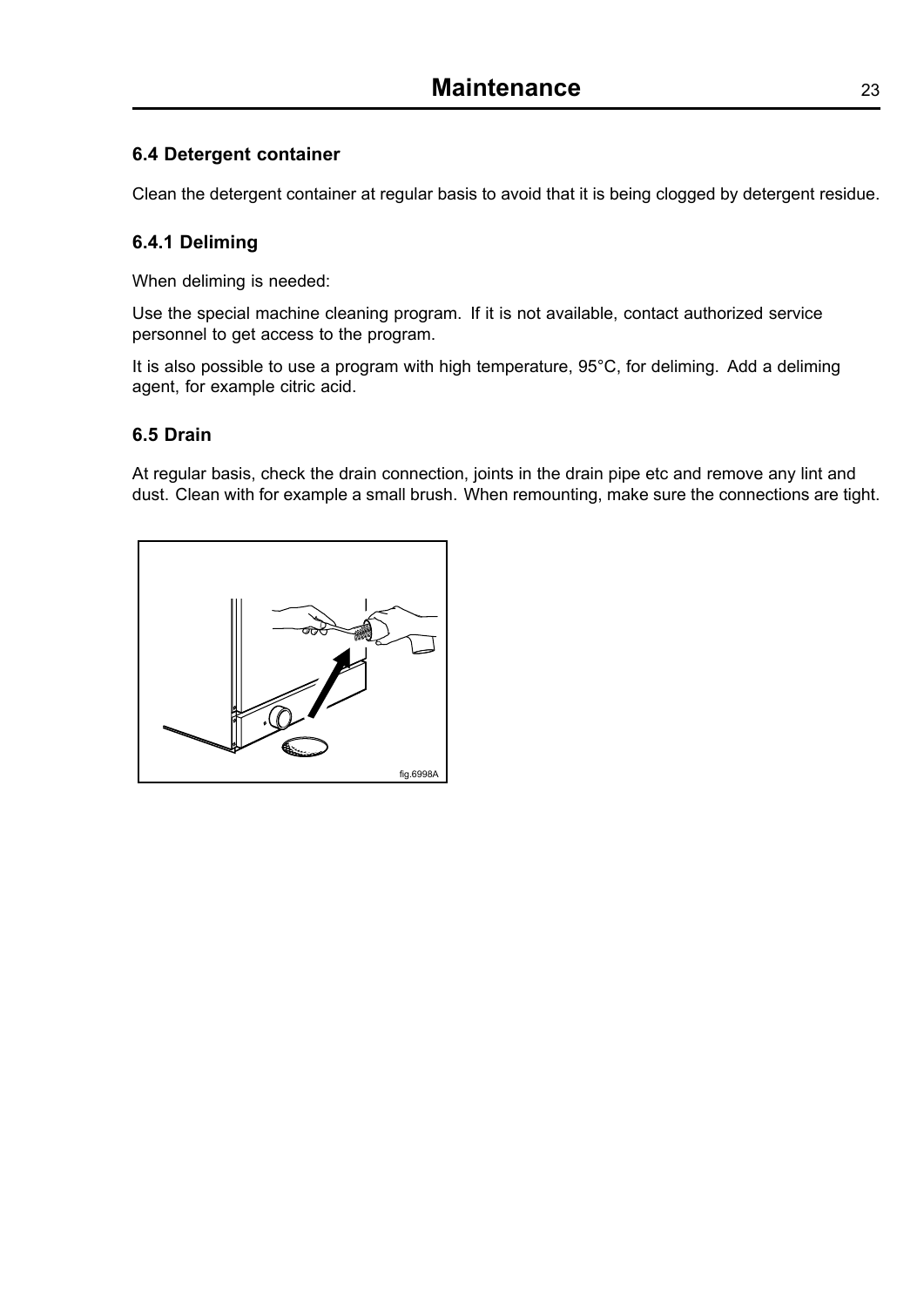### **6.6 Water inlet**

At regular basis, check the filter at the water inlet. Clean if necessary.

Demount the hose to the water inlet and pull out the filter (A).

When remounting, make sure the filter is in position and that the connections are tight.



<span id="page-23-0"></span>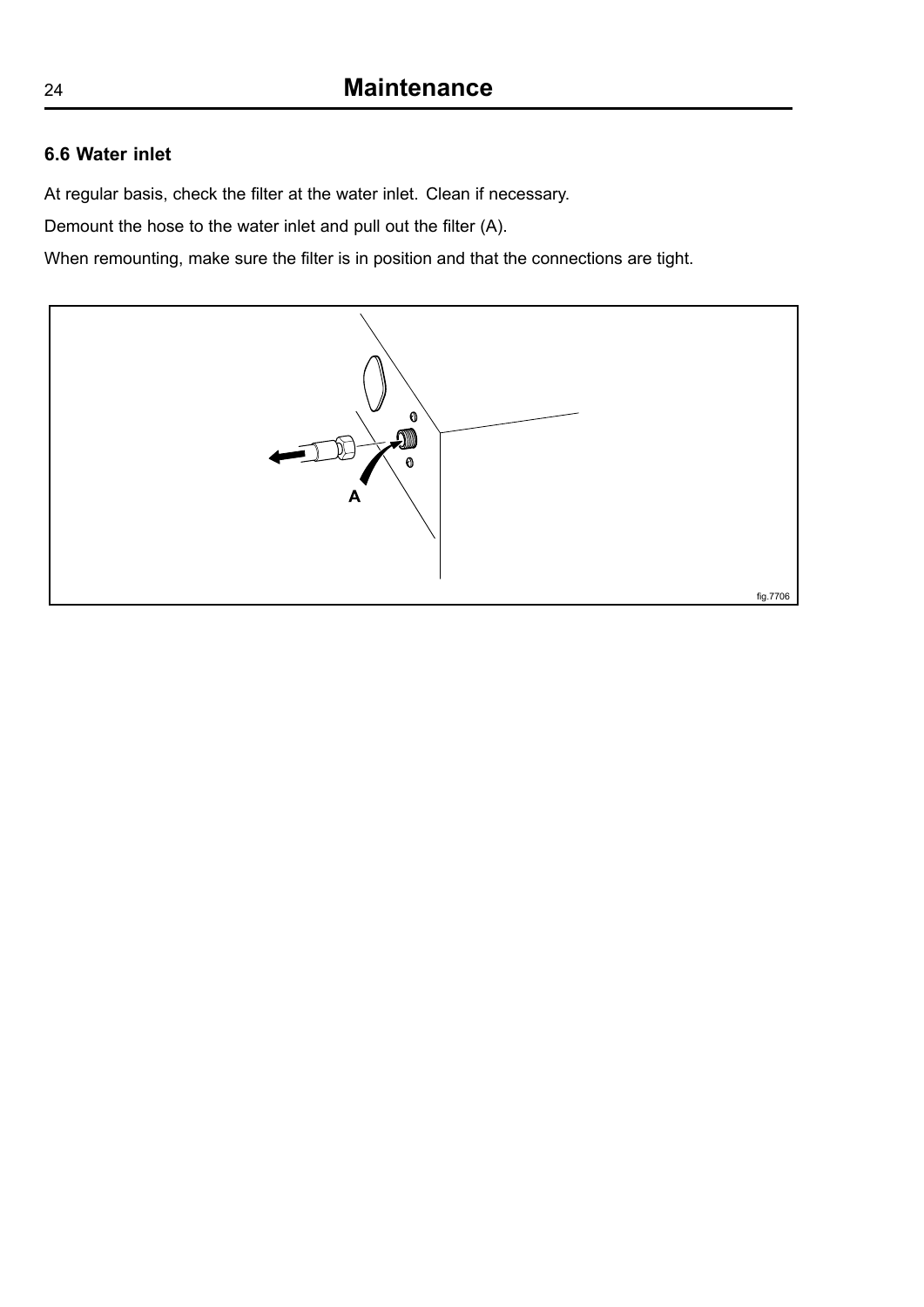### <span id="page-24-0"></span>**6.7 Cleaning the mop elements**

(Only valid for mop machines).

At regular basis, check the mop elements and clean if necessary.

In the inner drum, there is one or two core covers to the heating elements depending on the size of the machine. The front cover is located directly above the drain and the other is in front of the element retainer. Two small screwdrivers are required to remove the core cover.

Use <sup>a</sup> screwdriver to press down on the retaining plate in the round hole on the core cover.

Place the other screwdriver in the oval hole on the core cover and through the round hole in the retaining plate.

Push the retaining plate towards the screwdriver which is pressing down on the retaining plate.



Remove the core element/elements and clean the elements. If the elements are very dirty, it may be wise to remove the elements from the drum when cleaning them

The core covers are refitted in reverse order, with the difference that it is not necessary to press on the retaining plate; you only need to push the retaining plate back into place. When you hear <sup>a</sup> clicking sound, the retaining plate is in position.

#### **6.8 Maintenance to be carried out by qualified service personnel**

Contact qualified service personnel to perform the following maintenance:

Once <sup>a</sup> year:

• Inspect the interior of the machine during an actual wash cycle to ensure that no leaks are noticed.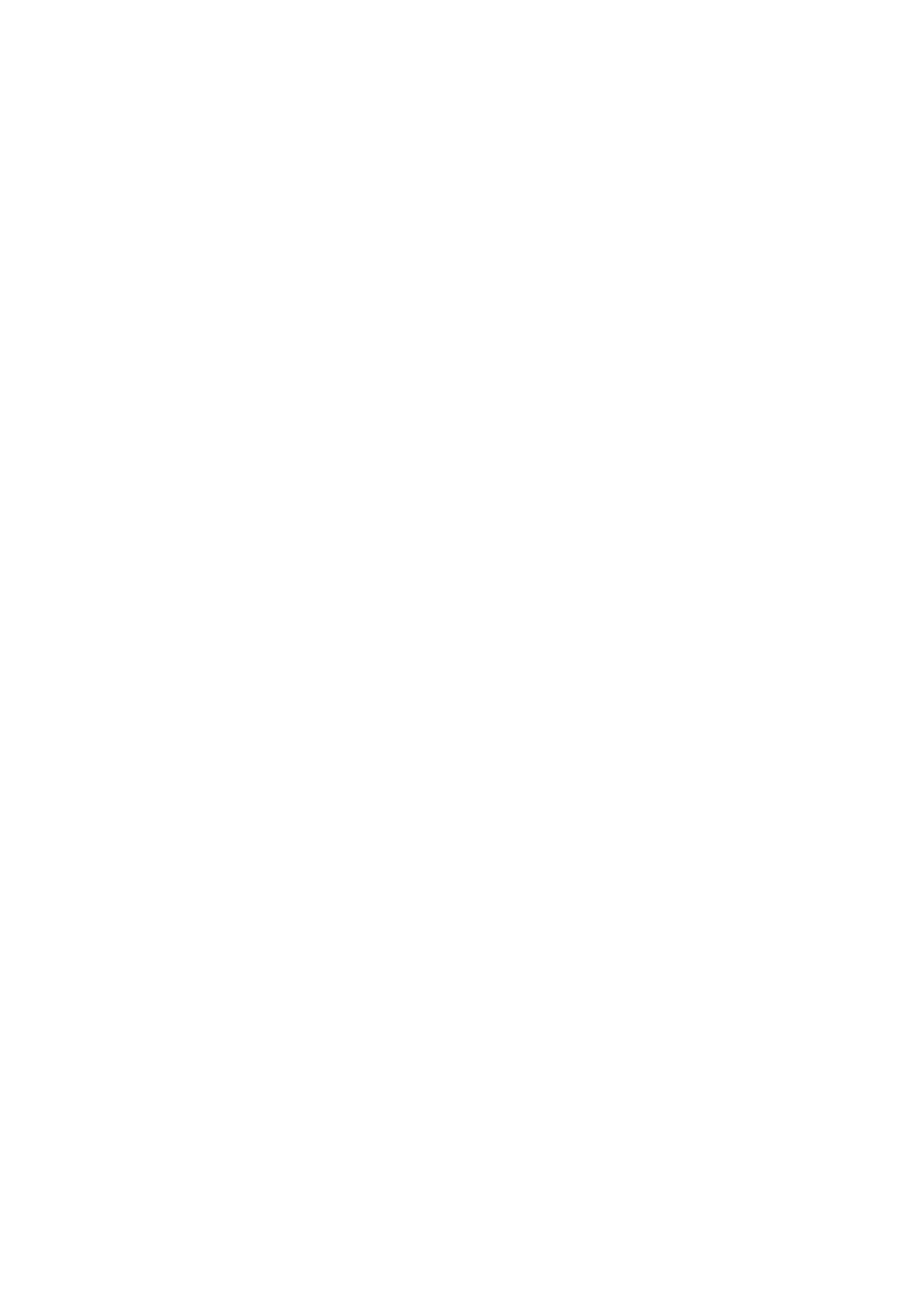

#### **Skrotning av maskin**

När maskinen inte längre skall användas måste den lämnas till en återvinningsstation för destruktion. Många detaljer i maskinen går att återanvända, men den innehåller även annat material som måste tas om hand på ett korrekt sätt. Lämna därför aldrig maskinen eller delar av maskinen i hushållsavfallet, eftersom det kan leda till hälsorisker eller skador på miljön.

#### **Scrapping of machine**

When the machine is no longer to be used, it must be submitted to a recycling facility for destruction. The majority of the components in the machine can be reused, but it also contains other material that must be taken care of in the correct way. Therefore, never mix the machine or its parts with domestic waste as this may lead to health hazards or damage to the environment.

#### **Entsorgung des Geräts**

Wenn das Gerät nicht länger im Gebrauch ist, muss dieses einer Recyclingstation zur Entsorgung zugeführt werden. Viele Komponenten des Geräts sind recyclingfähig, enthalten aber auch Materialien, die vorschriftsmäßig entsorgt werden müssen. Entsorgen Sie daher das Gerät oder Geräteteile niemals im Hausmüll, da dies Gefahren für die Gesundheit oder Umweltschäden nach sich ziehen kann.

#### **Mise au rebut de machine**

Lorsque la machine n'est plus utilisée, elle doit être déposée à une installation de recyclage pour y être détruite. La majorité des composants de la machine peuvent être réutilisés mais celle-ci contient également d'autres matériaux qui doivent être traités correctement. C'est pourquoi vous ne devez jamais mélanger la machine ou ses pièces avec les ordures ménagères, risque de polution pour l'environnement ou la santé.

#### **Desguace de la máquina**

Cuando la máquina no tenga que utilizarse más, ha de entregarse a una instalación de destrucción para su reciclado. La mayor parte de sus componentes pueden volver a utilizarse, pero consta también de otros materiales que han de ser tratados de la manera correcta. Por esa razón nunca mezclar la máquina ni sus partes con la basura doméstica pues esto podría constituir un peligro para la salud o dañar el medio ambiente.

#### **Bortskaffelse af maskinen**

Når maskinen ikke længere er i brug, skal den afleveres til destruktion på en genbrugsstation. Mange dele i maskinen kan genanvendes, men den indeholder også andre materialer, der skal håndteres korrekt. Smid derfor ikke maskinen eller dele af den ud sammen med husholdningens almindelige affald, da det kan være forbundet med sundhedsrisiko eller give miljøskader.

#### **Koneen hävittäminen**

Kun konetta ei enää käytetä, se pitää luovuttaa kierrätyskeskukseen tuhottavaksi. Suurinta osaa koneen osista voidaan käyttää uudelleen, mutta se sisältää myös materiaaleja, jotka pitää käsitellä asianmukaisesti. Älä sen vuoksi koskaan laita konetta tai sen osia kotitalousjätteen sekaan, sillä se saattaa aiheuttaa terveysriskejä tai vahinkoa ympäristölle.

#### **Skroting av maskin**

Når maskinen ikke lenger skal brukes, må den leveres til en gjenvinningsstasjon for destruksjon. Det går an å gjenbruke mange deler av maskinen, men den inneholder også annet materiale som man må ta hånd om på riktig måte. Legg derfor aldri maskinen eller deler av maskinen i husholdningsavfallet, siden det kan føre til helse- eller miljøskader.

#### **Afdanken van de machine**

Als de machine niet langer gebruikt gaat worden, moet deze ter vernietiging worden aangeboden bij een recyclinginrichting. De meeste componenten van de machine kunnen worden hergebruikt, maar hij bevat ook ander materiaal dat op een juiste wijze moet worden behandeld. Daarom de machine of zijn onderdelen nooit bij het huisvuil zetten, want dat kan leiden tot gezondheidsrisico's of schade aan het milieu.

#### **Rottamazione della macchina**

Quando la macchina non può più essere utilizzata, deve essere affidata a un centro di riciclaggio che ne effettui la rottamazione. La maggior parte dei componenti della macchina sono riciclabili, ma ce ne sono anche alcuni che devono essere smaltiti in modo appropriato. Perciò, non mischiare mai la macchina o parti di essa con i normali rifiuti domestici, poiché ciò potrebbe comportare rischi per la salute o per l'ambiente.

#### **Złomowanie maszyny**

Wycofaną z użytkowania maszynę należy przekazać do zakładu utylizacji w celu złomowania. Większość podzespołów maszyny nadaje się do powtórnego wykorzystania, lecz zawiera ona także inne materiały, z którymi należy postępować w odpowiedni sposób. Z tego powodu niedozwolone jest łączenie maszyny lub jej części z odpadami domowymi, gdyż może to prowadzić do zagrożenia zdrowia lub szkody dla środowiska.

#### **Vyřazení přístroje**

Přístroj, který již nebude používán, by měl být odevzdán k likvidaci do ekodvora. Většina součástek přístroje může být opětovně použita, některé ale vyžadují likvidaci přesně daným způsobem. A proto nikdy nemíchejte dohromady přístoje nebo jejich části s domácím odpadem, mohlo by to vést ke zdravotním rizikům nebo k poškození životního prostředí.

#### **Οριστική απόσυρση μηχανήματος**

Όταν το μηχάνημα δεν προορίζεται για περαιτέρω χρήση, θα πρέπει να οδηγείται σε εγκατάσταση ανακύκλωσης για καταστροφήΤο μεγαλύτερο ποσοστό των εξαρτημάτων του μηχανήματος μπορεί να χρησιμοποιηθεί ξανά, αλλά το μηχάνημα περιλαμβάνει και άλλα υλικά η διαλογή των οποίων θα πρέπει να πραγματοποιείται με τον κατάλληλο τρόποΚατά συνέπεια, μην αναμιγνύετε ποτέ το μηχάνημα ή τα εξαρτήματά του με οικιακά απορρίμματα καθώς αυτό μπορεί να αποβεί επικίνδυνο για την υγεία ή επιβλαβές για το περιβάλλον.